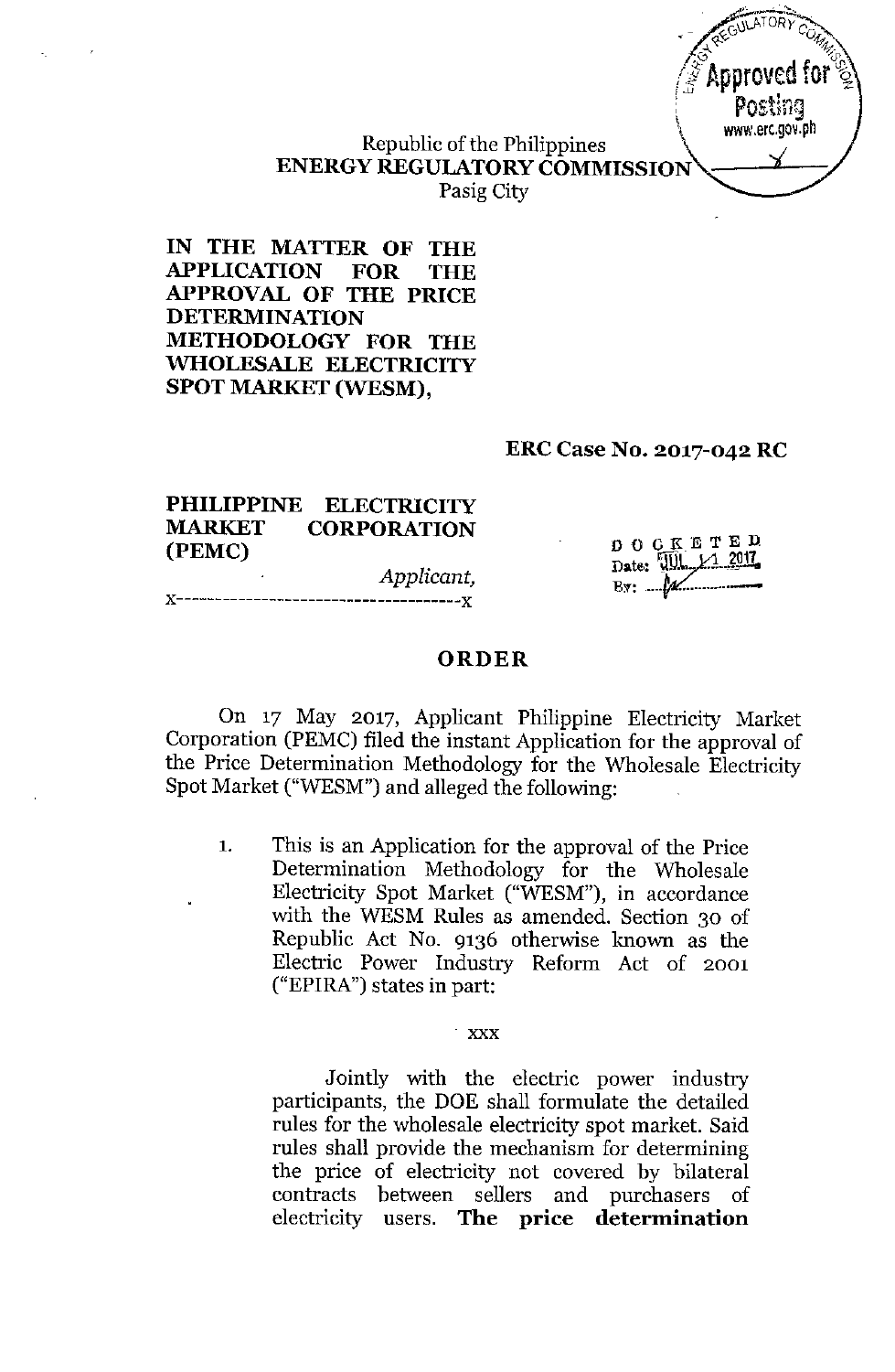## methodology contained in said rules shall be subject to the approval of the ERC. xxx (emphasis supplied)

- 2, Section 3(b) of Department Circular No. DC2015- 10-0015 [entitled "Providing Policies for Further Enhancement of the Wholesale Electricity Spot Market (WESM) Design and Operations" issued by the Department of Energy ("DOE")")] directs PEMC to secure the approval of the Honorable Commission as regards any changes to the price determination methodology, consistent with the amended WESM Rules. A copy of DC2015-10-0015 is attached hereto as Annex "A".
- 3. Section 3 of Department Circular No. DC2017-03- 0001 [entitled "Adopting Further Amendments to the Wholesale Electricity Spot Market (WESM) Rules and Market Manuals for the Implementation of Enhancements to WESM Design and operations (Provisions for Price Determination Methodology and Constraint Violation coefficients and Pricing Re-run)"] directs PEMC to file the petition for approval of the price determination methodology with the Energy Regulatory Commission ("ERC") A copy of DC2017-03-0001 is attached hereto as **Annex "B".**
- 4. PEMC, the market operator of the WESM, is a nonstock, non-profit, private corporation duly organized and existing in accordance with Philippine laws, with principal office at the 9th/18th Floor, Robinsons-Equitable Tower, ADB Avenue corner Poveda Street, Ortigas Center, Pasig City. Applicant is represented herein by its President, Ms. Melinda L. Ocampo, who is duly authorized by PEMC's Board of Directors, as evidenced by the Secretary's Certificate attached hereto as Annex "C" and made an integral part of this Petition.
- 5. The price determination methodology contains the rules for determining the prices and schedules for dispatch, based on the offers of generation companies and demand bids from customers, taking into consideration power system conditions or constraints, consistent with a deregulated environment as provided for under the EPIRA.'It is

<sup>&</sup>lt;sup>1</sup> EPIRA, section 6 provides that generation is competitive and open.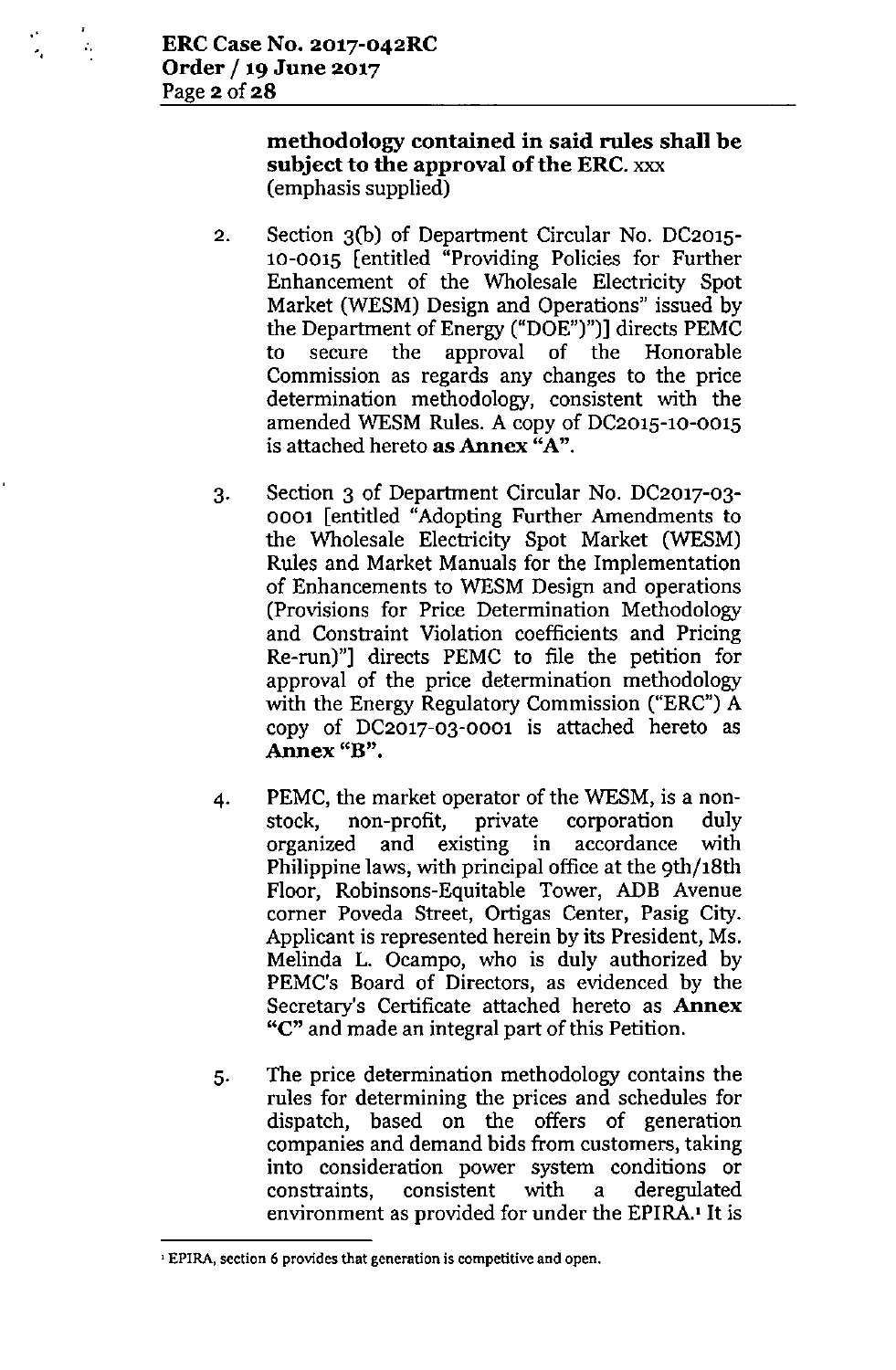ń,

 $\bar{r}_\mathrm{g}$ 

a rule of general application, applying to all trading participants in the WESM. Since the price determination methodology is essentially part of an auction process, price outcomes are determined by behavior and system conditions, not by the price determination methodology. Thus, this petition does not seek to set an electricity rate directly chargeable to the consumers.

- 6. It must be noted that the price determination methodology originally approved by the Honorable Commission in 2006 followed a rate case procedure owing to the then lack of procedure on rule making by the Commission.<sup>2</sup>
- 7. The following issuances of Commission contain the rules on pricing and settlements for the WESM: **Honorable** 
	- a) Decision dated 20 June 2006 in ERC Case No. 2006-007RC, approving the Price Determination Methodology;
	- b) Orders dated 6 February 2008, 9 June 2008 and 11May 2009 in ERC Case No. 2006-007RC approving the use of the Generation Price Index (GPI) for compensation of must-run units;
	- c) Decision dated 22 June 2006 in ERC Case No. 2005-056RC approving the Administered Price Determination Methodology (APDM) to be used during market suspension or intervention;
	- d) Decision dated 16 February 2009 in ERC Case No. 2008-51 RC approving the Price Substitution Methodology to be applied in cases of large disparities in nodal prices arising from network congestion;
	- e) ERC Resolution No. 6 Series of 2009, captioned "A Resolution Adopting the

<sup>2</sup> **The current ERe Rules of Practice and Procedure was promulgated by the Commission on 22 June 2006. The rules of procedure being used at the time the application for approval of the price determination methodology was filed on 22 February 2006 was the Rules of Practice and Procedure Governing Hearings before the Energy Regulatory Board, which did not provide an equivalent procedure for rule-making.**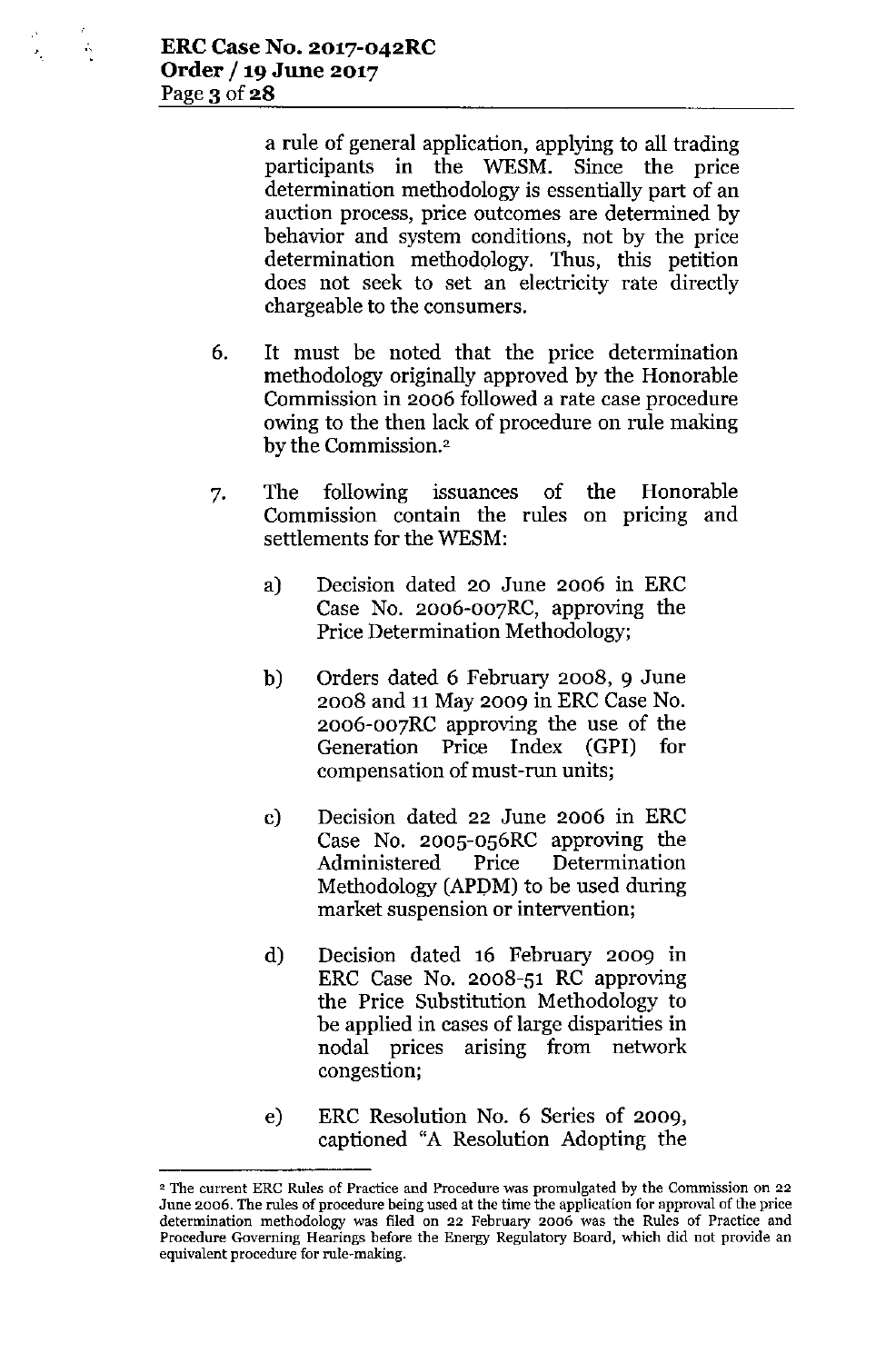Rules for the Distribution of Net Settlement Surplus"

- f) Decision dated 7 July 2008 in ERC Case No. 2007-004RC relating to the pricing and cost recovery for reserves in the WESM',
- 8. On the other hand, there are pending applications before the Commission for the approval of the pricing and cost recovery mechanism for reserves in ERC Case No. 2007-004 RC, amendments to the APDM in ERC Case No. 2015-163 RC, and approval of the settlement of displaced generators in ERC Case No. 2016-159 RC.
- 9. The attached price determination methodology shall amend and supersede all the afore-mentioned issuances of the Commission, including Resolution No.6, series of 2009. Thus, should the Honorable Commission treat this application as a rate case, it must in addition, treat the same as one for petition to initiate rule-making under Rule 21 of the ERC Rules of Practice and Procedure, which provides as follows:

Section 1. Initiation of Rule-making.- The process of **adopting a new rule of amending or repealing an existing rule** may be initiated by the Commission or by interested persons upon a petition for issuance, amendment, or repeal of any rule.

Section 2. Petition to Initiate Rule-making. -Interested persons may petition the Commission to adopt, amend, or repeal a rule by filing a petition to initiate rule-making.

#### **BACKGROUND**

10. Section 30 of the EPIRA directed the establishment of the WESM within one year from effectivity of the law. After the passage of the law in 2001, PEMCwas organized to act as the market operator of the WESM. Thereafter commercial operations commenced in Luzon on 26 June 2006, and in the Visayas on 26 December 2010.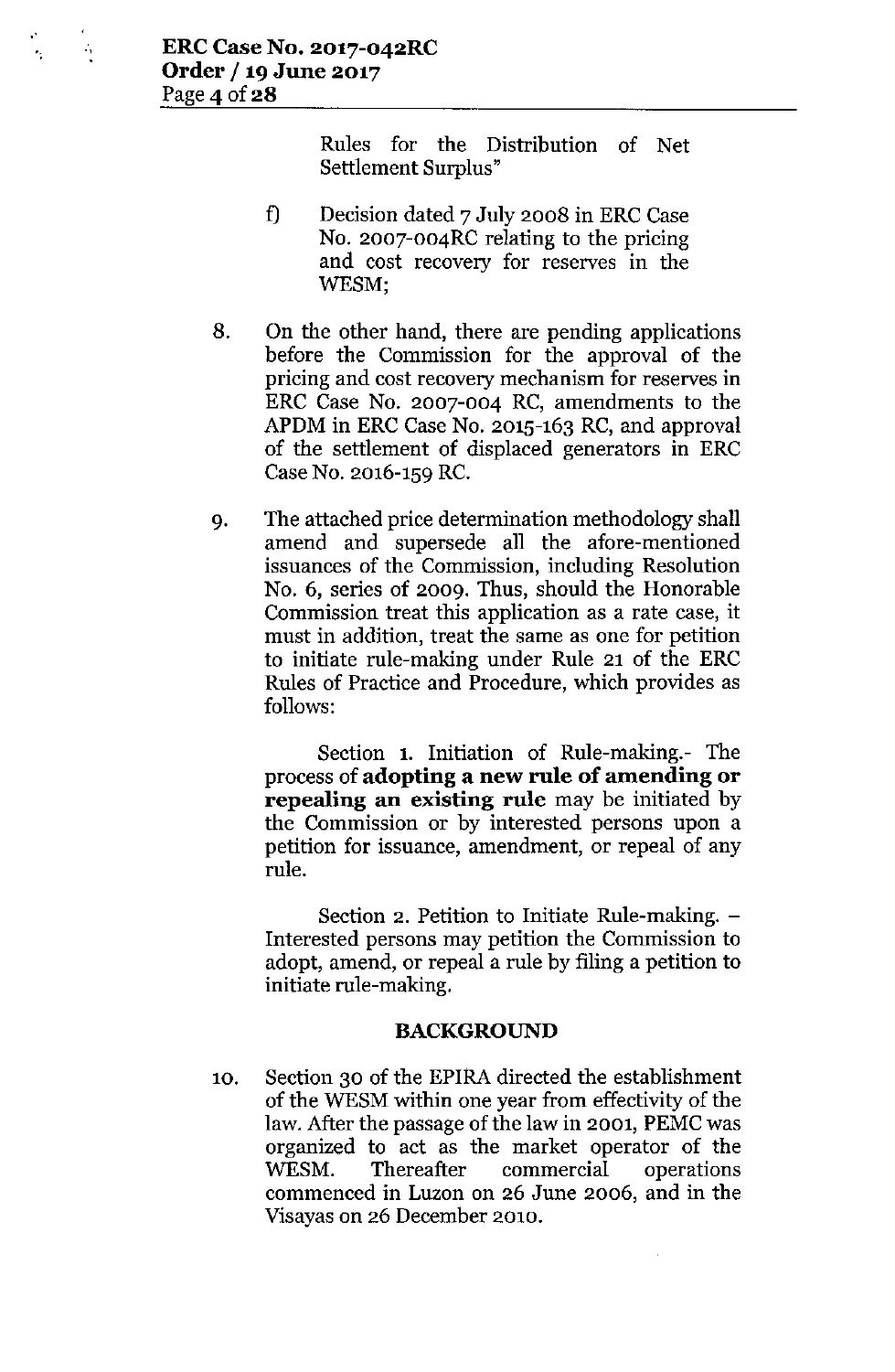"

- 11. The WESM is a real-time, gross pool, bid-based, mandatory market adopting locational marginal pricing or nodal pricing and net settlement.
	- 11.1 Under the WESM Rules, the market is designed as decentralized, where generators are responsible for self  $$ commitment decisions and must manage their fuel and energy limitations through their offers in the market;
	- 11.2 The market operator is responsible for generating the prices and schedules of generating and load facilities<sup>3</sup> using an optimization process taking into consideration actual system constraints;
	- 11.3 The system operator provides the central dispatch of all generation and load facilities based on the dispatch schedule submitted by the market operator;4
	- 11.4 Trading intervals in the WESM are on an hourly basis with ex *ante* dispatch and pricing, and ex *post* pricing to account for the discrepancies between the planned and actual outcomes;'
	- 11.5 Locational marginal pricing is used to provide price signals, taking into account marginal cost of transmission losses and constraints;
	- 11.6 Declared bilateral contract quantities are netted out of settlement.
- 12. The WESM is governed by the WESM Rules issued by the DOE as a department circular, after joint formulation with the electric power industry participants. The price determination methodology

<sup>3</sup> **Section 30 of the EPlRA provides that the WESM Rules shall provide the mechanism for determining the price of electricity not covered by bilateral contracts, and the merit order dispatch instructions for each time period 4 EPIRA, section gee)**

<sup>5</sup>As discussed later in this Petition, it is proposed to shorten the trading interval from one hour to **five minutes, and to adopt** *ex ante* **only pricing.**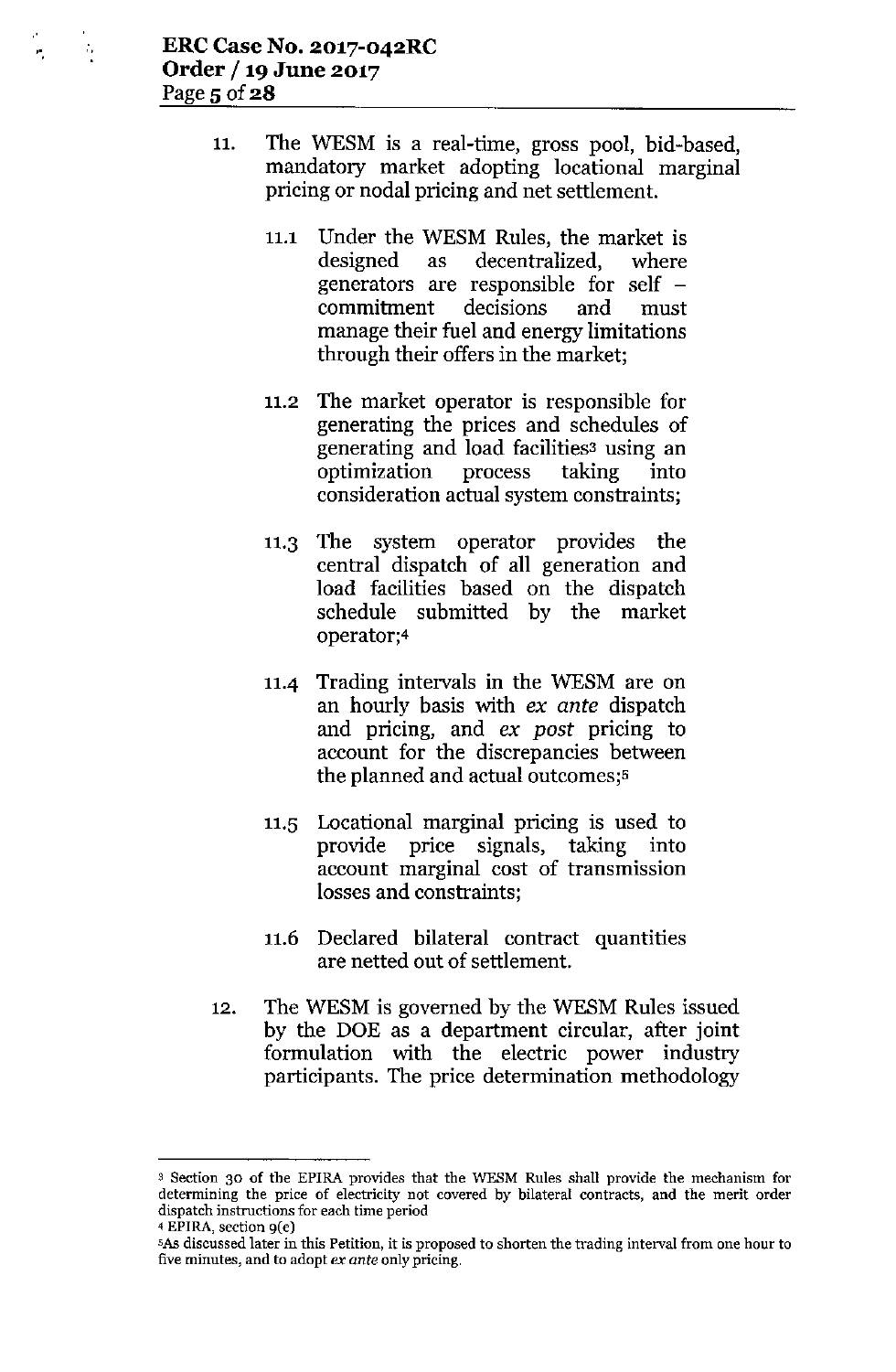$\tilde{P}_1$ 

contained in the WESM Rules is subject to approval by the ERC.<sup>6</sup>

#### WESM DESIGN ENHANCEMENTS

- 13. Under the WESM Rules, the market operator undergoes annual audits of its operations, systems and procedures.<sup>7</sup> In the first and second market operations audits, the external auditors identified a number of issues pertaining to market design which undermined the efficiency of the market.
- 14. To address these issues, PEMC commissioned a market design study in 2013 and engaged Intelligent Energy Systems Pty. Ltd., SW Advisory and Ross Baldick to conduct the WESM Design Study ("WDS") in phases, which included the following:
	- a) Phase 1would review the audit findings as regards the forced dispatch of a generating unit's minimum stable load (Pmin), compliance with the must-offer rule and constraint violation coefficient values; and.
	- b) Phase 2 would provide technical assistance in assessing the feasibility of shortening the one-hour trading interval.
- 15. Several consultations were held with the various WESM Members during the months of April, August and November 2013. The final reports incorporating the comments from the stakeholders<sup>8</sup> were submitted to the DOE on 12 February 2014. Copies of the reports were thereafter posted on the WESM market information website<sup>9</sup>.

A copy of the presentation material summarizing the comments obtained from stakeholders and the responses of the consultants is attached hereto as **Annex "D".**

<sup>6</sup>EPlRA, section 30

<sup>7</sup>WESM Rules, section 1.5.2

<sup>8</sup>Annex C of the Phase 2 report contains a matrix summarizing stakeholder comments

<sup>9</sup> Copies available at <http://www.wesm.ph/inner.php/downloads/market> studies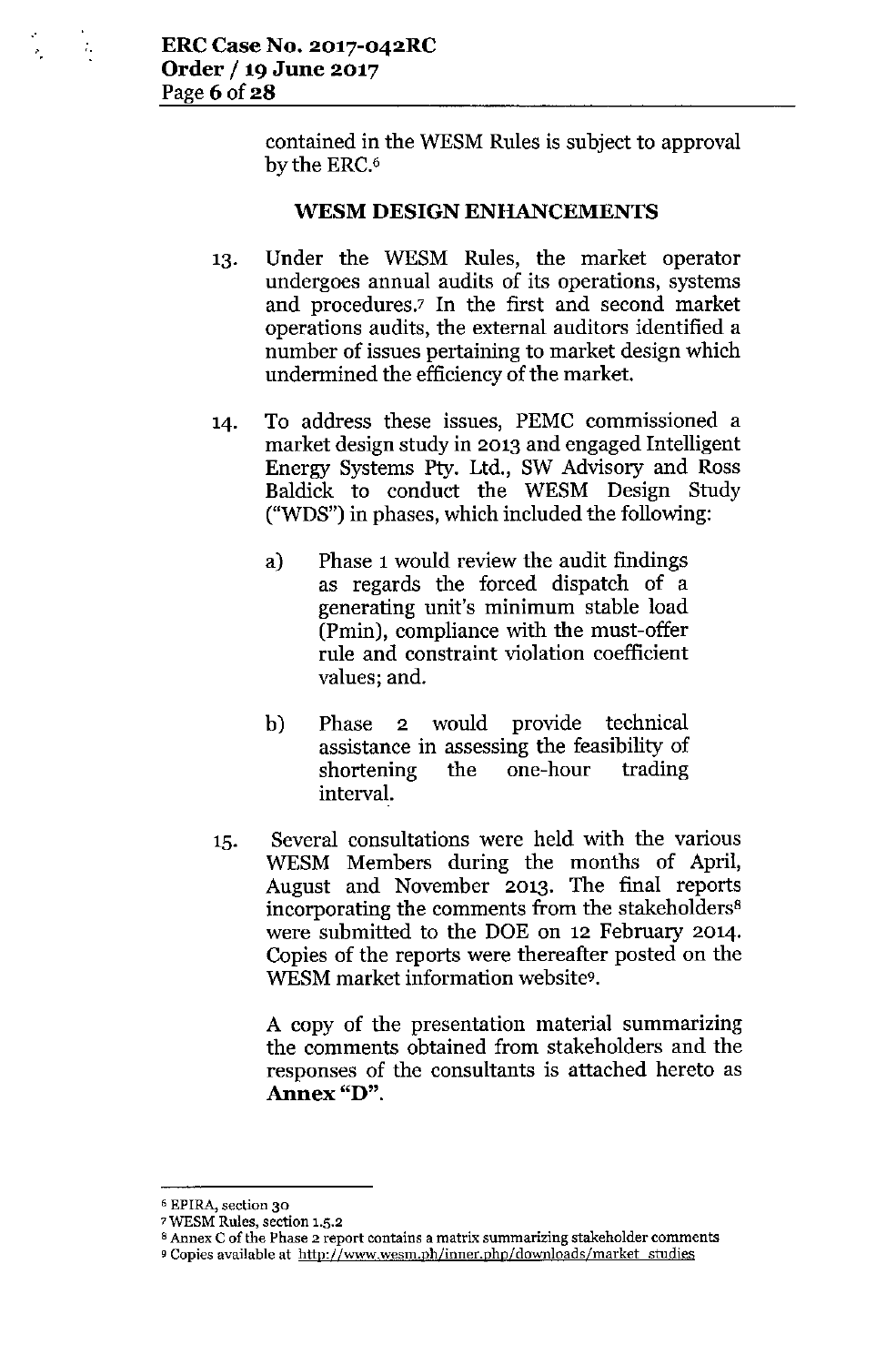- 16. On 23 October 2015, the DOE issued Department Circular No. DC2015-10-0015<sup>10</sup> adopting certain recommendations of the studies, including the shortening of the dispatch interval to five minutes, ex ante only pricing and automated pricing corrections. Section 3(a) of the circular likewise directed PEMC to submit the necessary rules change proposals to the Rules Change Committee. <sup>11</sup>
- 17. Based on the foregoing, PEMC submitted a rules change proposal to the Rules Change Committee on 01 December 2015. These changes were deliberated on and approved by the Rules Change Committee, then by the PEMC Board, after which it was transmitted to the DOE for its approval. On 14 October 2016, the DOE approved the amendments to the WESM Rules by issuing Department Circular No. DC2016-10-0014, a copy of which is attached hereto as **Annex** "E".
- 18. On 27 May 2016, PEMC submitted the detailed formulation of the price determination methodology to the Rules Change Committee. The submitted price determination methodology was formulated based on Department Circular No. DC2016-10-0014 and consolidated all pricing methodologies in the various WESM Manuals and ERC issuances. On 1 June 2016, PEMC presented the price determination methodology to the Rules Change Committee and thereafter it was posted on the market information website<sup>12</sup> for comments.
- 19. Comments on the proposal were received from the DOE, WESM Technical Committee, Aboitiz Power and SN Aboitiz Power (SNAP). The Rules Change Committee deliberated on the same in meetings held on 7 September, 5 October and 26 October 2016 after which the amended price determination methodology was approved.

<sup>10</sup> See Annex *"A"*

<sup>&</sup>lt;sup>11</sup> Under the WESM Rules section 8.2.2.1 in relation to section 1.4.2, the Rules Change Committee is composed of representatives from the generation, distribution, supply and transmission sector, together with a representative from the market operator, and members that are independent of the electric power industry. The rules change process under chapter 8 of the WESM Rules is consistent with section 30 of the EPlRA which provides that the WESM Rules shall contain, among others, procedures for amending the rules.

<sup>&</sup>lt;sup>12</sup> See ORCP-WM-16-17 in http://www.wesm.ph/inner.php/downloads/rcc open topics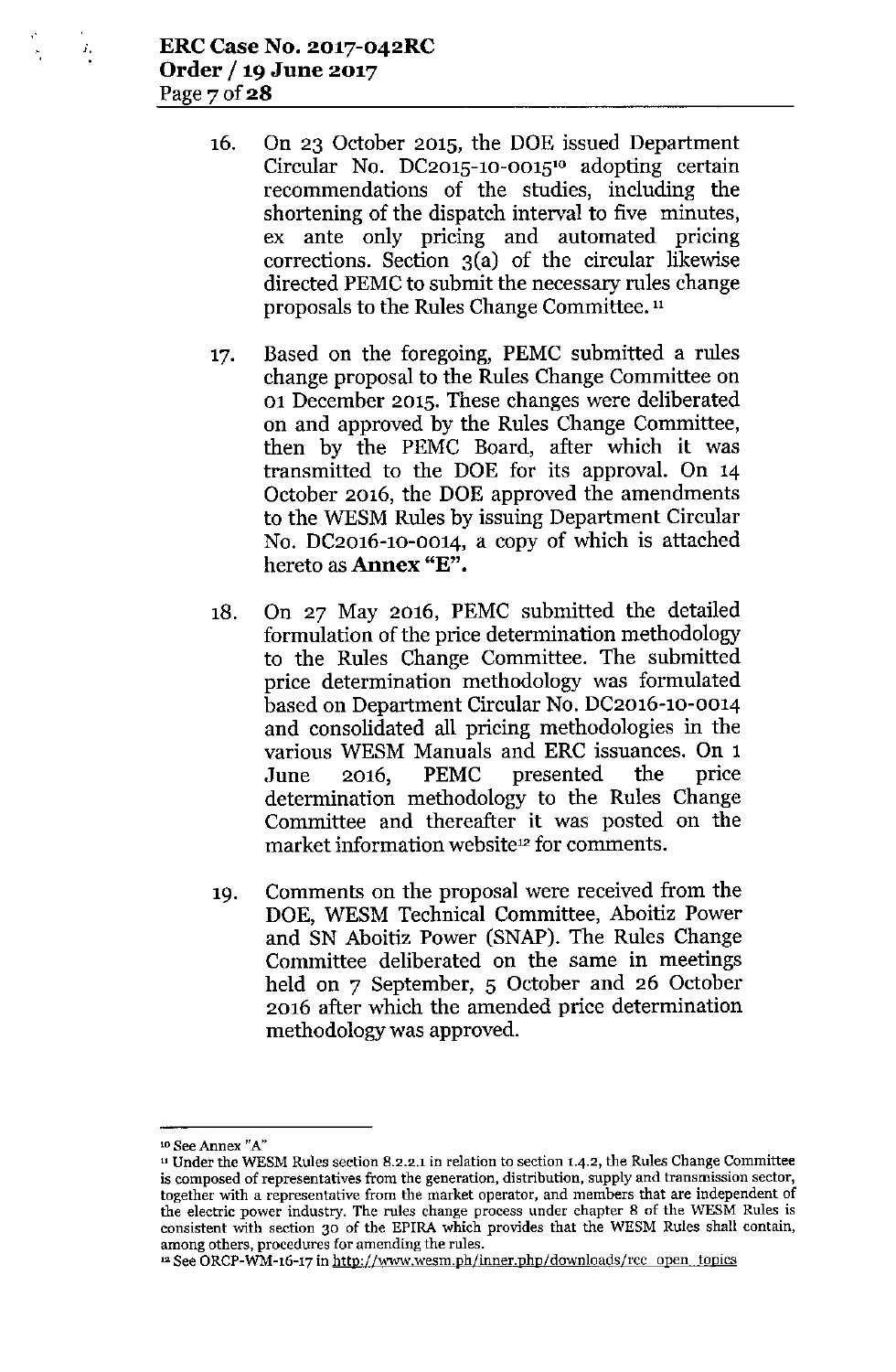÷,

A copy of the Rules Change Committee Resolution No. 2016-13 sans the annexes is attached hereto as **Annex "F".**

- 19.1 One of the changes in response to the comments was the reformulation of the trading amount. PEMC had originally proposed to use a weighted average price for an hour to be multiplied by the hourly metered quantity. SN Aboitiz Power had proposed to compute trading amounts based on the prices and quantities corresponding to dispatch intervals; that is, to simply multiply every five minute dispatch price by a five minute metered quantity, to reflect more accurate settlements amounts. This change was approved by the Rules Change Committee.'3
- 20. Once approved by the PEMC Board, the proposal was submitted to the DOE for approval. On 20 Mar 2017, the DOE issued Department Circular No. DC2017-03-0001 approving the price determination methodology.1<sup>4</sup>
- 21. On 20 February 2017, PEMC submitted an urgent rules change proposal's to the Rules Change Committee as regards the price determination methodology on the following:
	- a) Deletion of the provision stating that the administered price will only be applied to an isolated portion of the grid under market suspension or intervention since the system operator does not declare market intervention for only a portion of the grid, and because prices and schedules can now be determined for isolated portions of the grid;

**<sup>&#</sup>x27;3 See discussion in the Minutes of the Rules Change Committee on its l1gth Meeting on 5 October 2015 in <http://WWVol.wesm.ph/inner.pho/downloads/rcc> meeting minutes**

**<sup>14</sup> See Annex "B", which has the follo-wing attachments: the Price Determination Methodology Manual Issue 1.0 and the Constraint Violation Coefficients and Pricing Re-runs Manual Issue 5.0** IS **WESM Rules, section 8.4.1.1(a), and section 8.4.1.2. Urgent rules changes are effective once approved by the PEMe Board for a period of six months.**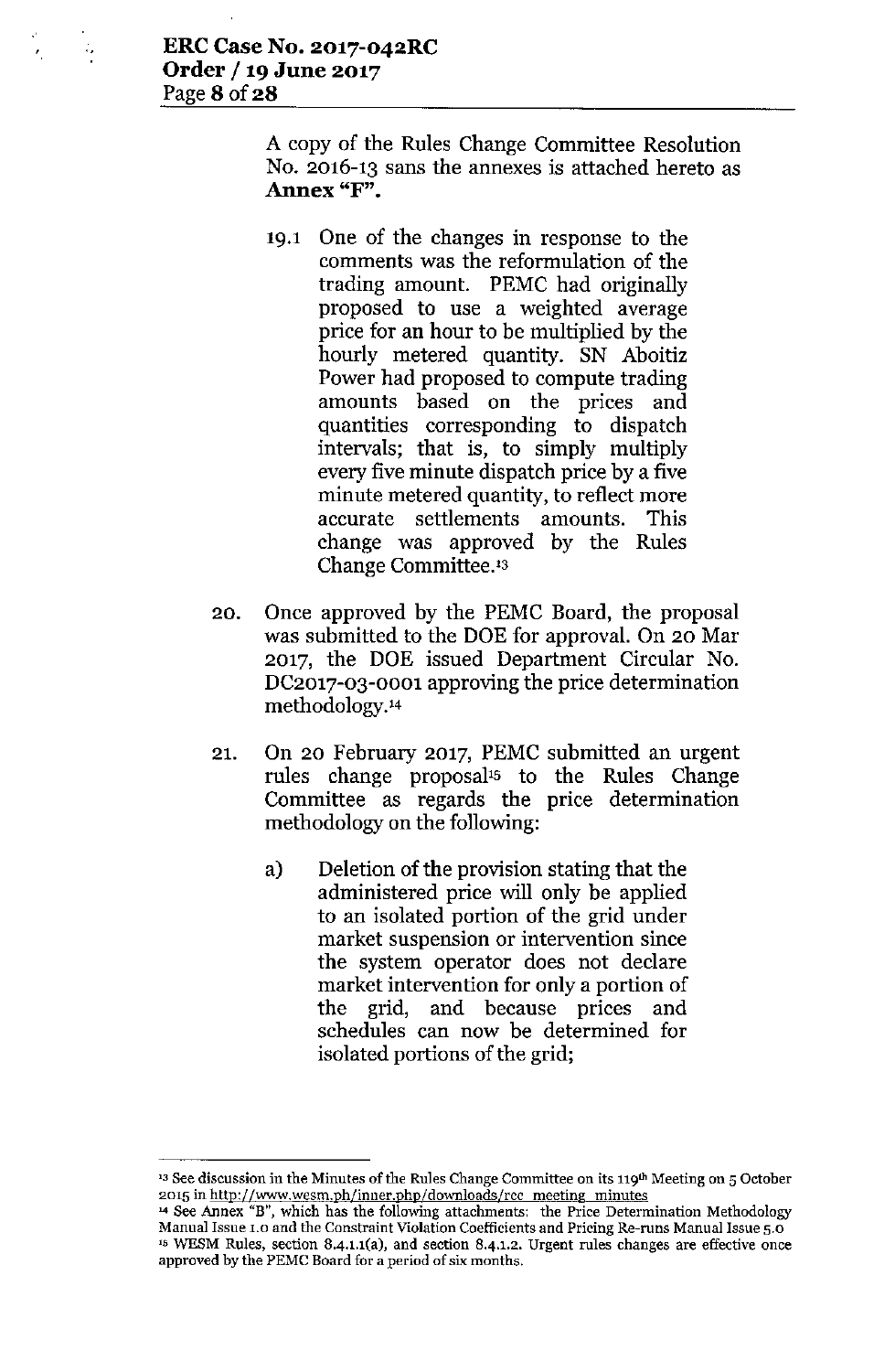ż,

- b) Correction of the formula for administered prices to ensure that there is no cross-subsidy; and
- c) Entitlement of constrain-on'6 generating units to additional compensation, similar to must-run units.
- 22. The urgent amendment was approved by the Rules Change Committee and endorsed to the PEMC Board for approval.

A copy of the Rules Change Committee Resolution approving the urgent amendments is attached hereto as **Annex** "G".

- 23. In summary, the following changes to the WESM design have a direct bearing on the price determination methodology:
	- a) Shortening of scheduling and pricing intervals from one hour to five minutes, and ex ante only pricing to better reflect the changes in supply and demand, and potentially reduce the requirement for frequency regulation reserve;
	- b) Automatic re-runs when prices reflect constraint violations, to provide timely disclosure of settlement-ready prices'7; and
	- c) Hour-ahead projections (in addition to the week-ahead and day-ahead projections) to facilitate commitment decisions of trading participants.
- 24. This price determination methodology continues to adhere to the same design principles as the original WESM design, summarized as follows:
	- a) Gross pool market, where generator trading participants offer their maximum available capacity for central

<sup>16</sup> Defined under the WESM Rules as "[i]n respect of a *generating unit,* the output of that *generating unit* is re-dispatched by the System Operator above its *Real-Time Dispatch schedule in accordance with the WE\$M Merit Order Table."*

<sup>17</sup> Except in cases of Administered Prices, Price Substitution and application of the Secondary Price Cap under ERe Resolution No, *20,* series of 2014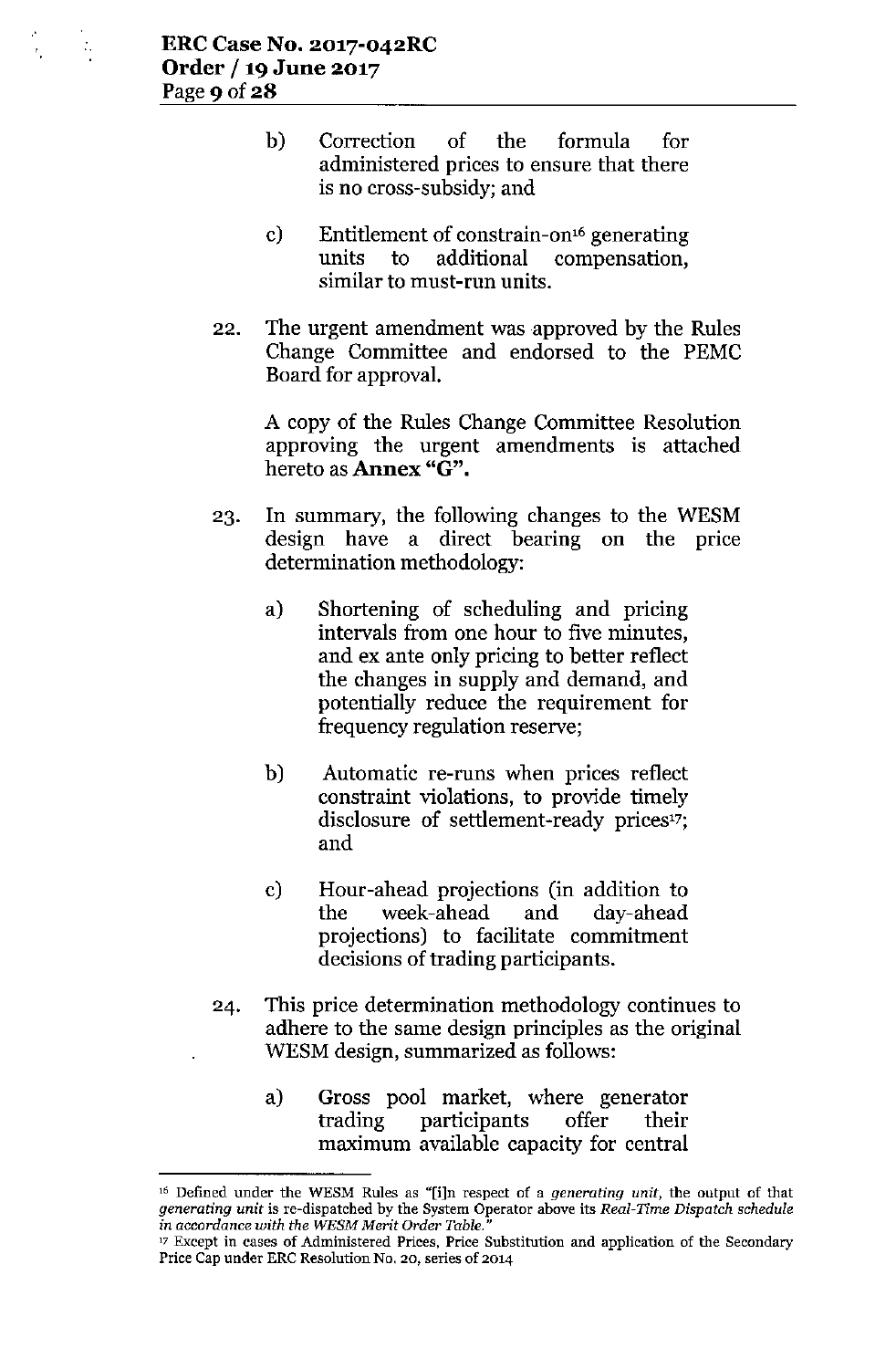$\mathbb{Z}_2$ 

 $\epsilon$ 

scheduling and dispatch, ensures system security and a level-playing field among generators;

- b) Net settlement, where bilateral contract quantities are settled outside the WESM;
- c) Co-optimized energy and reserves, where the provision of energy and reserves are jointly optimized by the Market Dispatch Optimization Model;
- d) Self-commitment, where trading participants are responsible for the management of their technical operations, unit commitment decisions and other market risks through submission of offers to the WESM; and
- e) Locational marginal pricing to provide price signals, taking into account marginal cost of transmission losses and constraints.

## **PRICE DETERMINATION METHODOLOGY**

- 25. The price determination methodology sets forth the specific details on how the dispatch schedules and locational marginal prices are calculated in the Market Dispatch Optimization Model ("MDOM"), pursuant to Section 3.6 of the WESM Rules, including the determination of prices in times of extreme nodal price separation and market suspension and intervention, pursuant to Sections 3.12.7 and 6.2.3 of the WESM Rules respectively.
- 26. In addition to providing the details for determining prices and schedules, the price determination methodology also provides the details for calculating settlement amounts net of bilateral contracts in accordance with Section 3.13 of the WESM Rules.
- 27. The herein proposed price determination methodology consolidates and amends all prior issuances of the Honorable Commission as regards price determination and settlement in the WESM.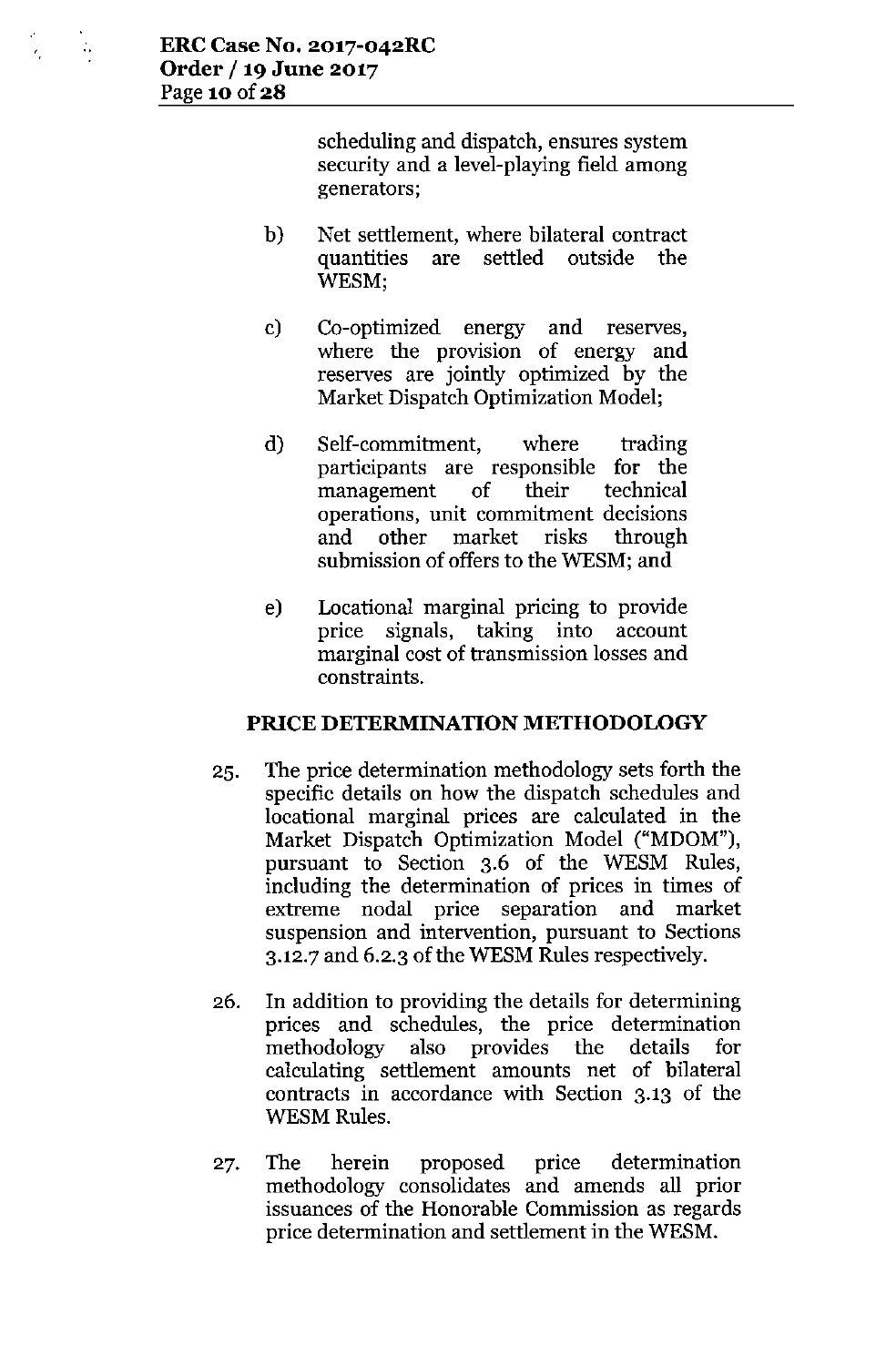$\bar{t}_1$ 

A copy of the price determination methodology is attached as part of DC2017-03-0001.'8

28. The following sections discuss the highlights of the rules.

# *1. Scheduling and Pricing of Energy and Reserves*

# A. Market Dispatch Optimization Model

- 29. Prices and schedules for each dispatch interval, as well as the results for the week-ahead, day-ahead and hour ahead projections, are calculated using the MDOM.
- 30. The MDOM is a mathematical algorithm, with an objective function that maximizes economic gain derived from electricity trades, while taking into consideration system constraints to produce security constrained economic dispatch ("SCED") schedules. In this manner, the technical and economic structure of the system are aligned so that pricing mechanisms provide incentives consistent with the optimal use of the system<sup>19</sup>.
- 31. The objective function is calculated by maximizing the value of dispatched load based on demand bids, while minimizing the costs of:
	- a) Dispatched generation based on offers;
	- b) Dispatched reserves based on offers;
	- c) Load curtailment; and
	- d) Constraint violations based constraint violation coefficients.'o on
- 32. While the formulation is slightly different from what is currently approved for the WESM, the results are mathematically equal, such that the

<sup>&#</sup>x27;8 See Annex "B"

<sup>19</sup>PHBHagler Bailly Asia Pacific Limited, Market Rules Discussion Papers: Pricing and Dispatch, 23 June 2000

<sup>20</sup> Price Determination Methodology, section 4.4.1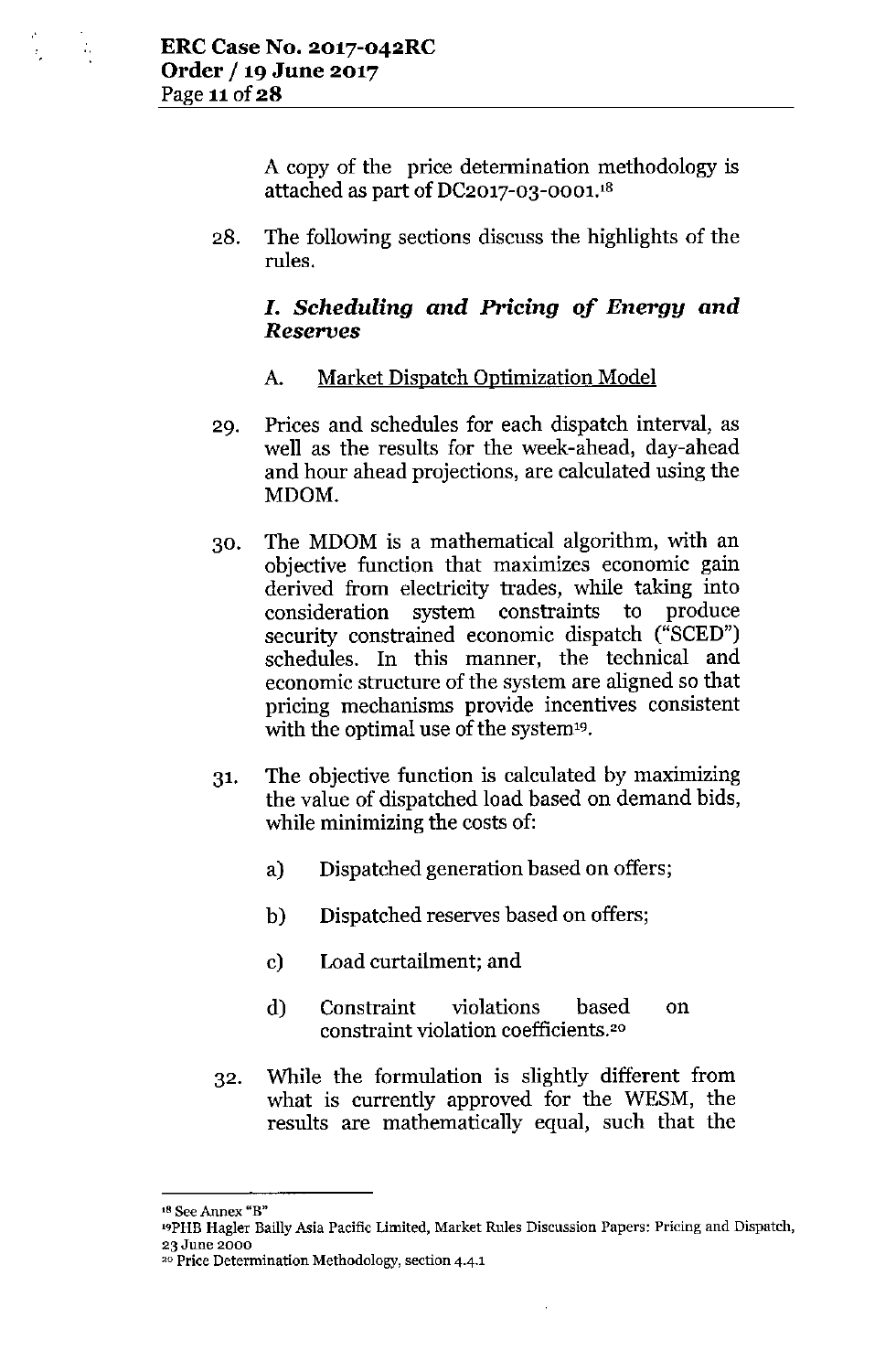$\mathcal{I}_\star$ 

resulting solution is the least cost supply of electricity with regard to system security.

- 33. Prices and schedules will be produced by the MDOM simultaneously for Luzon, Visayas, and Mindanao. Since Mindanao is, as of yet, not connected to the Luzon and Visayas grids, prices and schedules in the Mindanao grid would not be affected by the demand and generation offers from the Luzon and Visayas grids and vice versa. Upon the establishment of the Visayas-Mindanao interconnection, the MDOM will automatically produce prices and schedules based on the demand and generation offers of the whole grid.
	- B. Preferential Scheduling
- 34. In view of the implementation of must dispatch under Republic Act No. 9513 otherwise known as the Renewable Energy Act of 2008, the price determination methodology provides that in the event that dispatch targets need to be restricted, the MDOM shall consider the following hierarchy when a combinations of groups are to be restricted:
	- a) Market offers of scheduled generating **units;**
	- b) Non-scheduled generating units;
	- c) Priority dispatch generating units; and
	- d) Must dispatch generating units.<sup>21</sup>
- 35. The hierarchy assures that generating units under the Feed-in Tariff (FIT) system and those with intermittent renewable energy resources are prioritized in the scheduling, pursuant to sections 7 and 20 of RA 9513, and is consistent with section 3.6.1.8 of the WESM Rules.
	- c. Automatic Pricing Re-runs
- 36. To address the need to produce settlement-ready prices in a timely manner, automatic pricing re-runs are introduced for greater market efficiency. This will be done by relaxing the constraints by the value

**<sup>21</sup>Price Determination Methodology, section 4.7**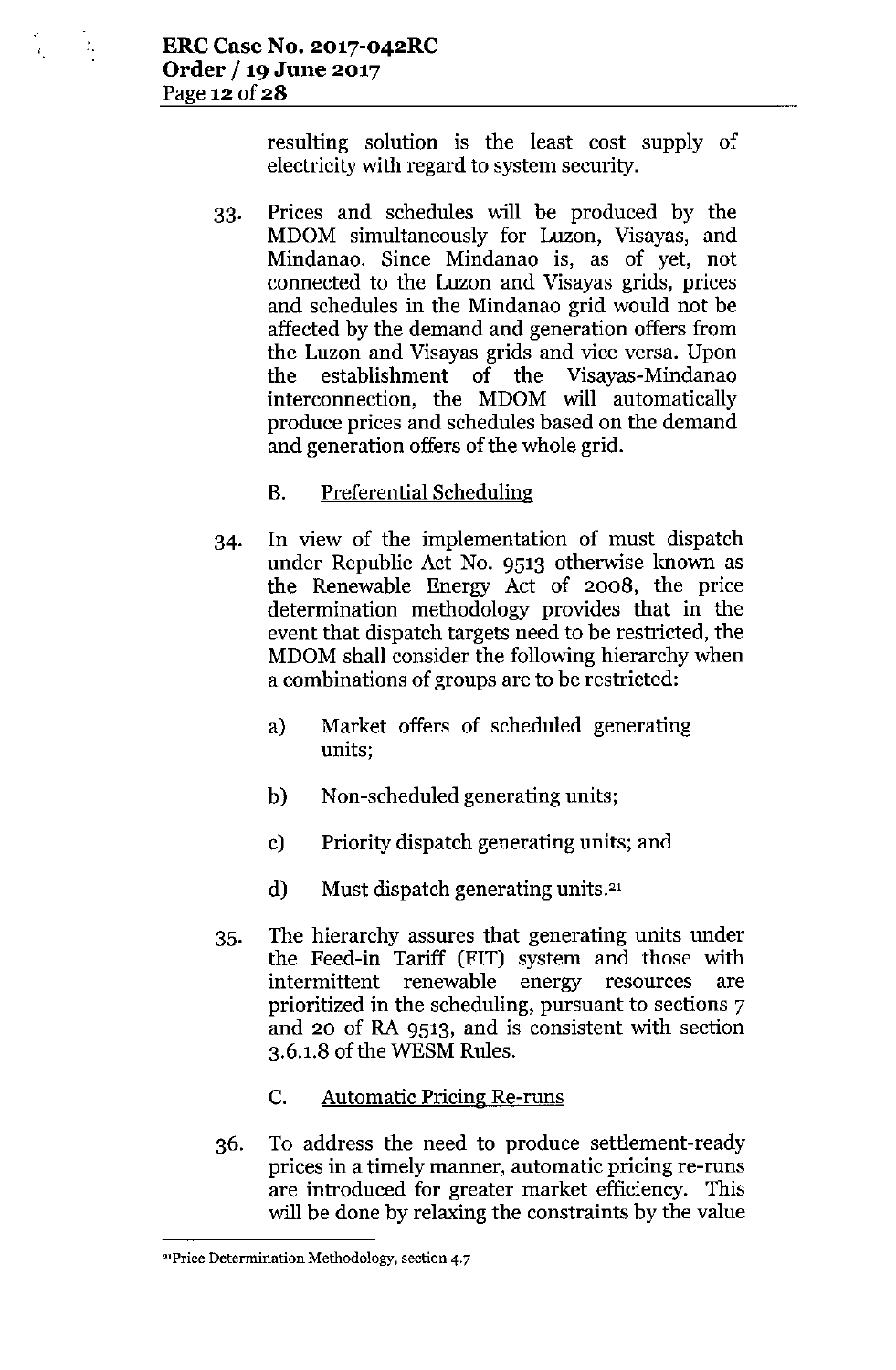$\ddot{\phantom{a}}$ 

of the constraint violation and a very small value<sup>22</sup> so that settlement-ready prices are produced near real-time, with approximately the same dispatch schedule.<sup>23</sup>

- 37. In the event of under-generation and overgeneration, then the price shall be the shortage price equivalent to the offer price cap for undergeneration, and excess price equivalent to the offer price floor for over-generation, to provide clear price signals for actual system conditions.<sup>24</sup> The currently approved offer price cap and floor is reflected in the Tripartite Resolution No. Joint Resolution NO.3, series of 2015 as PhP32,OOO.00/MWh and PhP-lO,OOO.oo/MWh respectively.
- 38. Manual pricing re-runs shall only be conducted in the event of erroneous or bad data in accordance with section  $3.10.5$  of the WESM Rules.<sup>25</sup>

### D. Price Substitution Methodology

- 39. Until the establishment of financial transmission rights to enable participants to better manage the risks from the effects of congestion, extreme nodal price separation due to congestion shall be mitigated through the use of substituted prices for the affected generators and customers, in accordance with Section 3.12.17 of the WESM Rules.
- 40. Price substitution shall be triggered during network congestion, $26$  when the computed price spread of the nodes in a particular region, or trigger factor, exceeds 0.2.<sup>27</sup> The threshold may be revised from time to time, subject to the evaluation of the Technical Committee.
- 41. As with the previous trigger factor, the proposed trigger factor provides a threshold for the spread of nodal prices during network congestion. Unlike the previous trigger factor which used the ratio of the

<sup>26</sup> Price Determination Methodology, section 6.2.1

<sup>22</sup> The value of the delta is provided in the WESM Manual on Constraint Violation Coefficients (CVC) and Pricing Re-runs, Issue No. 5. See Annex "B",

<sup>&</sup>lt;sup>23</sup> Price Determination Methodology, sections 5.2.2 and 5.2.3

<sup>24</sup> Price Determination Methodology, section 5.2.4

<sup>&</sup>lt;sup>25</sup> Price Determination Methodology, section 5.3.1

<sup>27</sup> Price Determination Methodology, section 6.2.4.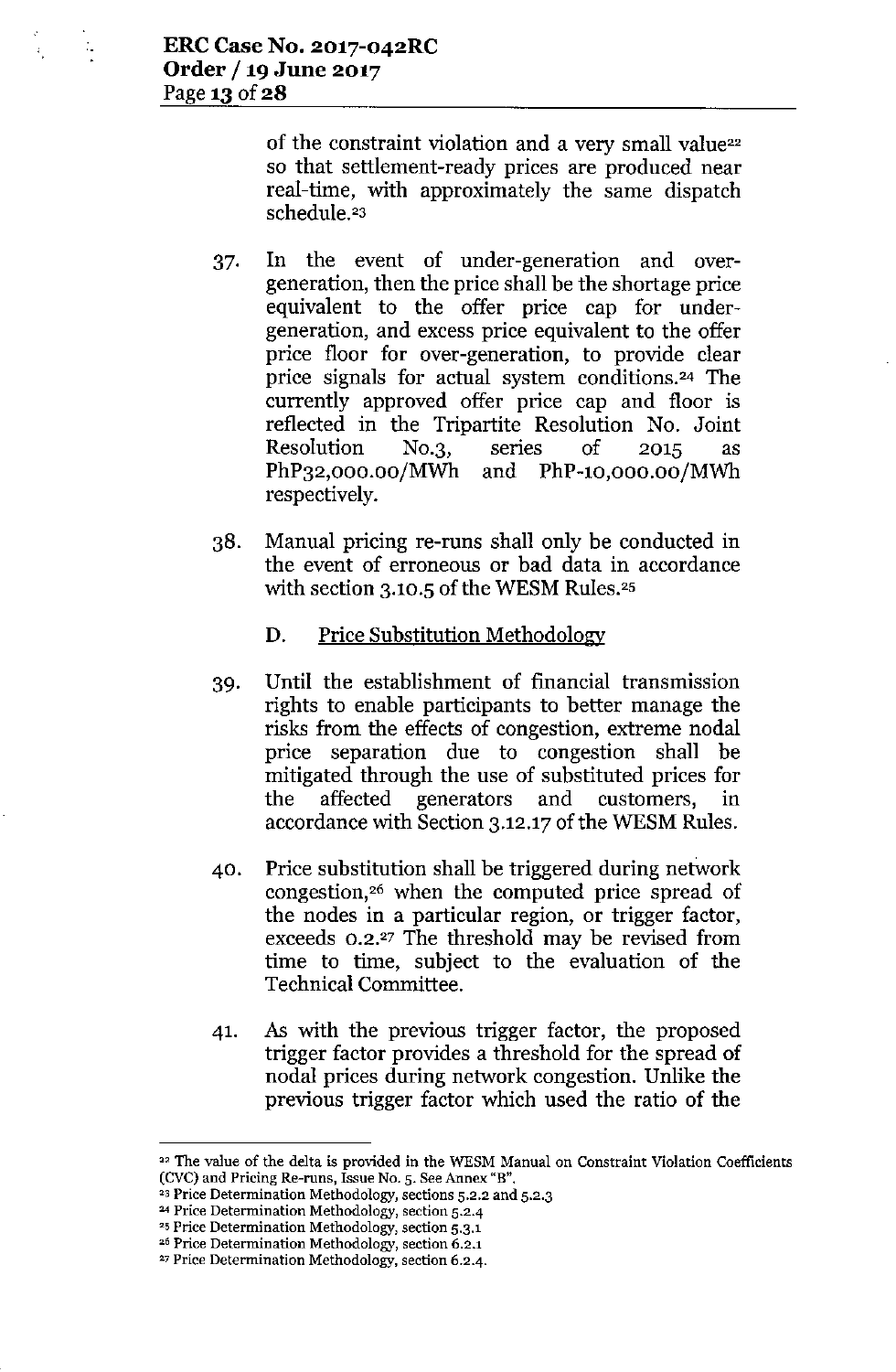$\mathbb{Z}_2$ 

X,

highest locational marginal price to the highest market clearing price, the proposed trigger factor is computed using a weighted standard deviation formula.<sup>28</sup> The change in the trigger factor is being proposed to remove the market clearing price (or "MCP") as the basis of nodal price spread. This revised formula is more appropriate when the reserves are integrated in the WESM.

- 42. Generator prices shall be determined similar to the previous price substitution methodology. Energy prices from an unconstrained solution shall be used for generator prices,<sup>29</sup> but the generator which was scheduled to address the congestion shall be paid at the price corresponding to its scheduled MW offer.<sup>30</sup>
- 43. Similarly for reserves, prices of reserves shall be calculated using the sum of the constrained solution's marginal reserve offer price and the unconstrained solution's opportunity cost.3' This is to mitigate the transfer of extreme congestion cost to the reserve prices.
- 44. Currently, customer settlement amounts are directly calculated by pro-rating the total payable amount to generators based on the customer's metered and bilateral contract quantities. However, this process cannot be done near real-time because metered quantities and bilateral contract quantities are only available after the trading day. **In** order to provide near real-time price information, it is proposed that a customer price shall be calculated by dividing the sum of all generator substitute prices multiplied by their respective schedules, by the sum of all customer schedules.3'
- 45. **In** cases where the HVDCis on outage, or there is no interconnection between regions, or if the HVDC has a zero schedule, price substitution shall only apply to the region affected by congestion. This differs from the current regional application which applies regional price substitution if the HVDC is scheduled at either zero or at its maximum limit. The rationale behind this shift is the fact that for as

**<sup>28</sup> Price Determination Methodology, section 6.2.3**

**<sup>29</sup> Price Determination Methodology, sections 6.3.1 and 6.3.3**

<sup>30</sup> **Price Determination Methodology, section 6.3.2**

**<sup>31</sup> Price Determination Methodology, section 6.5.2**

**<sup>3</sup> <sup>2</sup> Price Determination Methodology, section 6.4.1**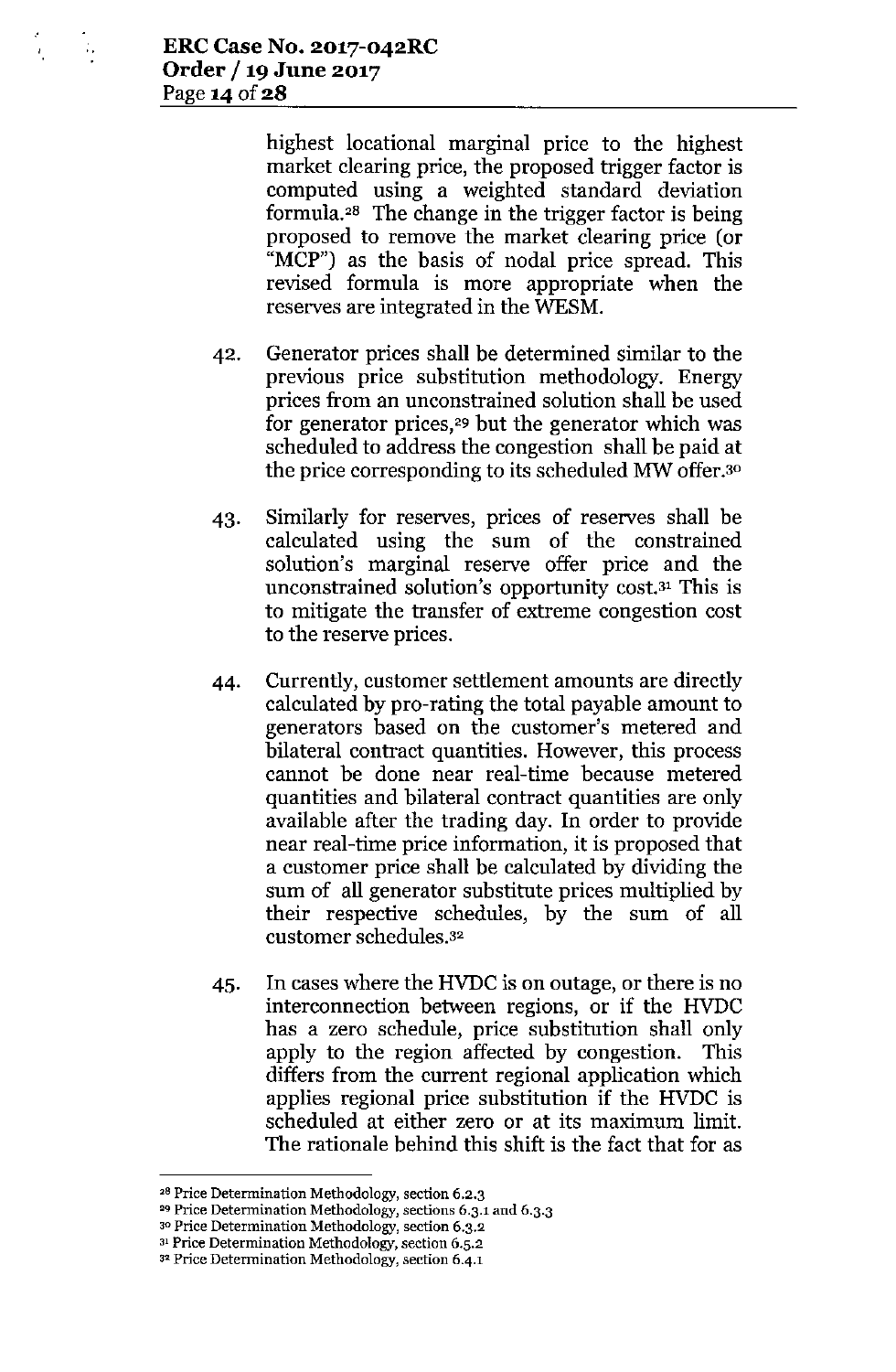long as regions are sharing power through an interconnection, congestion affects the nodal prices in those regions as well, which warrants the application of price substitution. This is consistent with the intent to apply price substitution only to the region affected by the congestion. Since the Mindanao grid is not currently interconnected, it will be treated separately.

## E. Administered Prices

- 46. Administered prices shall be used in the WESM in the particular grid (i.e. Luzon, Visayas or Mindanao) where market intervention or market suspension is declared.33
- 47. Administered prices for generators use a weighted average based on the last four (4) nodal prices and snapshot quantities (instead of metered quantities which are available only after the trading day) in the most recent similar trading days and similar dispatch intervals. If there was market intervention or suspension in the last four similar trading days and dispatch intervals, prices during such time will be excluded from the average.34
	- 47.1 If all the last four prices were administered prices, the weighted average of those prices and snapshot quantities shall be used.35
	- 47.2 If all the snapshot quantities are equal to zero, then a simple average of the prices will be used.36
- 48. In the event there are no available prices available for the generator (whether administered or not), the generator weighted average price shall be used.37
- 49. Reserve administered prices are calculated similarly to energy administered prices, however historical reserve dispatch schedules are used instead of snapshot quantities.3s In case of market

<sup>33</sup> **WESM Rules, section 6.2.3, Price Determination Methodology, section** 7

**<sup>34</sup> Price Determination Methodology, section 7.2.4 Ca)**

<sup>35</sup> **Price Determination Methodology, section 7.2.5 Ca)**

<sup>36</sup> **Price Determination Methodology, section 7.2.4 (b) and 7.2.5 (b)**

<sup>37</sup> **Price Determination Methodology, section 7.2.6**

**<sup>38</sup>Price Determination Methodology, section 7.4**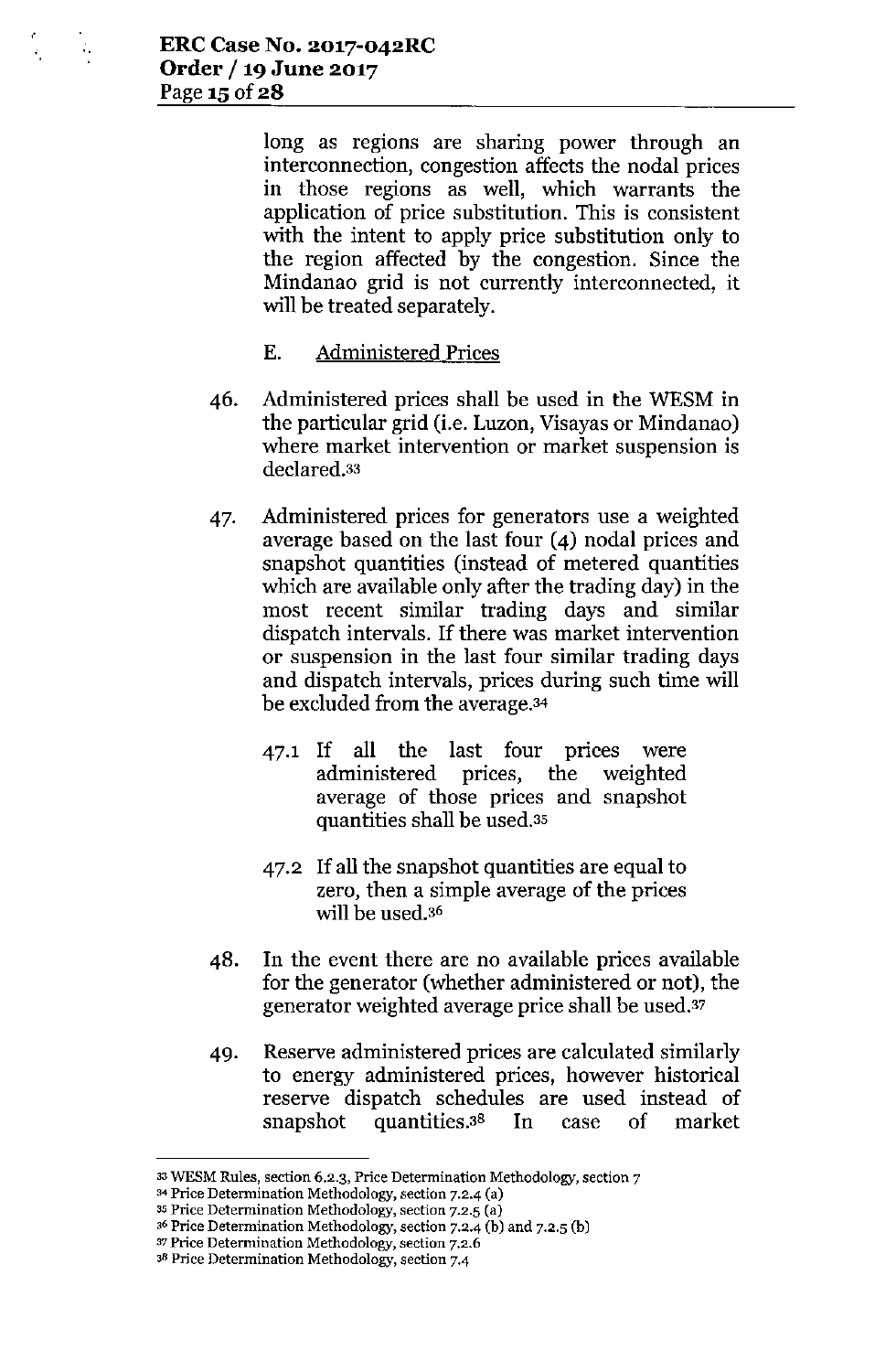÷.

intervention or suspension however, the system operator must provide the capacities that were nominated as reserves to the market operator for settlement.

- 50. On the customer side, administered prices are based on snapshot quantities, and not metered quantities so that prices are derived near real-time, instead of at the end of the billing month when metered quantities are available. The customer administered price is determined by dividing the sum of the product of all generator administered prices multiplied by their snapshot quantities, by the total customer snapshot quantities.<sup>39</sup>
- 51. Since the declaration of market suspension or intervention may be regional, the methodology likewise accounts for the imports from one region to another.
	- 51.1 If the region under market intervention or suspension is importing power from a region which is not under market intervention or suspension (or nonadministered region), the customer energy administered price is further adjusted by adding the quantity imported multiplied by the generator weighted average price in the nonadministered region before dividing by the total customer snapshot quantity.4<sup>0</sup> This ensures that the normal prices in the exporting non-administered region prevail, even if the said region is exporting to the administered region.
	- 51.2 Corollary to this, if the region under market intervention or suspension is exporting power to a non-administered region, then customer energy administered price is further adjusted by subtracting the quantity exported multiplied by the generator weighted average energy administered price

<sup>39</sup> **Price Determination Methodology, section 7.3.1**

**<sup>40</sup> Price Determination Methodology, section 7.3.2**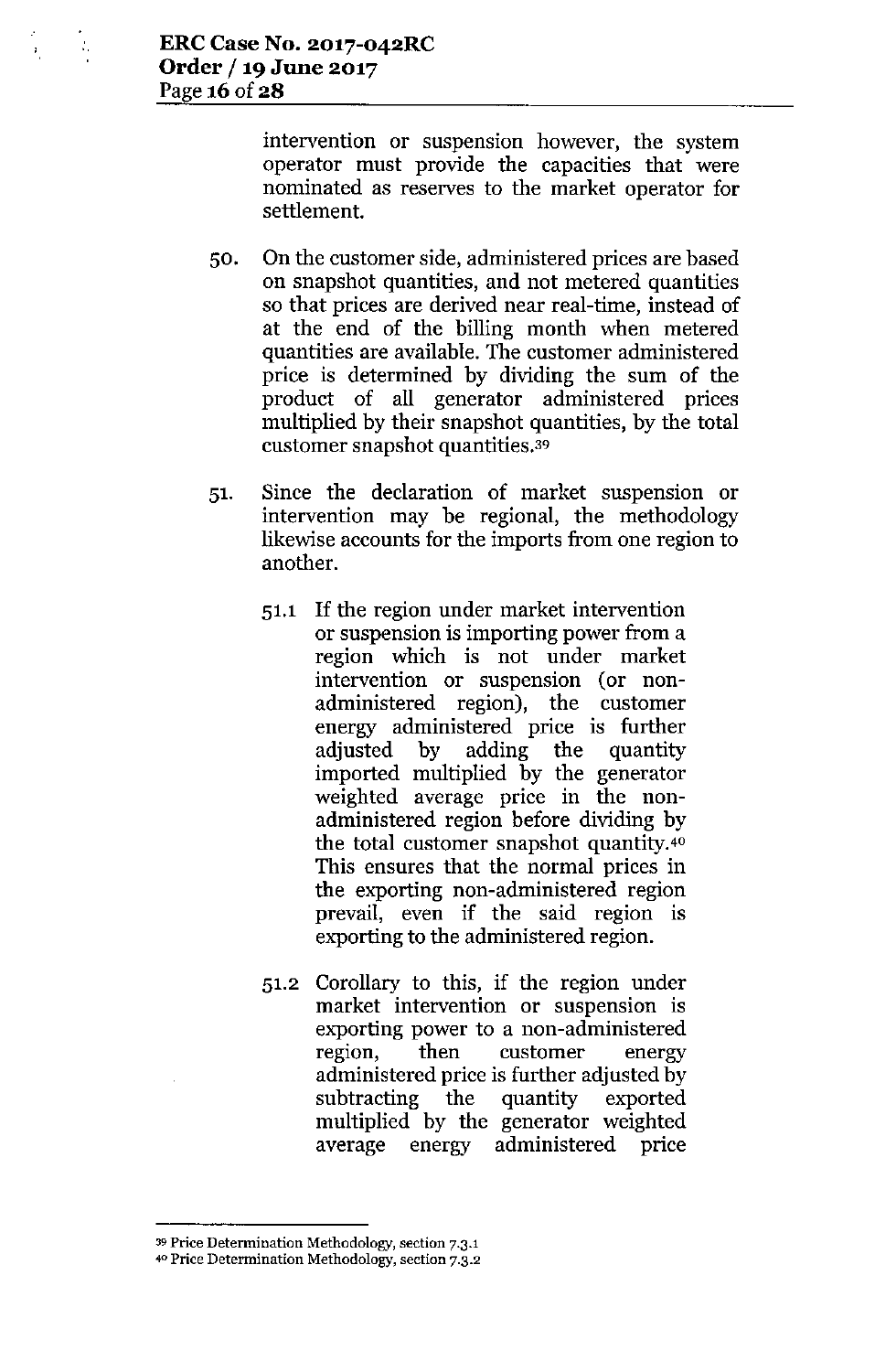ż,

before dividing by the total customer snapshot quantity.4'

- 51.3 On the other hand, the customer nodal energy prices of the non-administered region, when importing from a region under market intervention or suspension, are adjusted to account for the difference in price of the quantity imported from the administered region. The amount of the adjustment, which is to be subtracted from the customer nodal energy prices, is computed by multiplying the difference between the generator weighted average price in the non-administered region and the generator weighted average administered price by the quantity imported, and dividing the product by the total customer energy dispatch schedules in the non-administered region.42The correct formula is reflected in the urgent rules change proposaL
- 52. Generating units may claim for additional compensation if their costs are higher than the administered price, by submitting proof as to the fuel and variable operating and maintenance costs. This is collected from the customers pro rata in the region where the market intervention or suspension is declared.43
	- F. Reserve Prices
- 53. Reserve and energy dispatch schedules and prices shall be determined in a co-optimized manner in the MDOM, for each reserve category in each reserve region.
- 54. The reserve regions shall initially consist of the Luzon, Visayas and Mindanao grids. Visayas was treated as a single reserve region since dividing it into multiple reserve zones will result in higher reserve requirements and accordingly, higher reserve costs as compared to a single reserve region.

**<sup>.</sup>oj.l Price Determination Methodology, section 7.3.3**

**<sup>4</sup> 2 Price Determination Methodology, section 7.3.4**

**<sup>43</sup>Price Determination Methodology, section 8.3**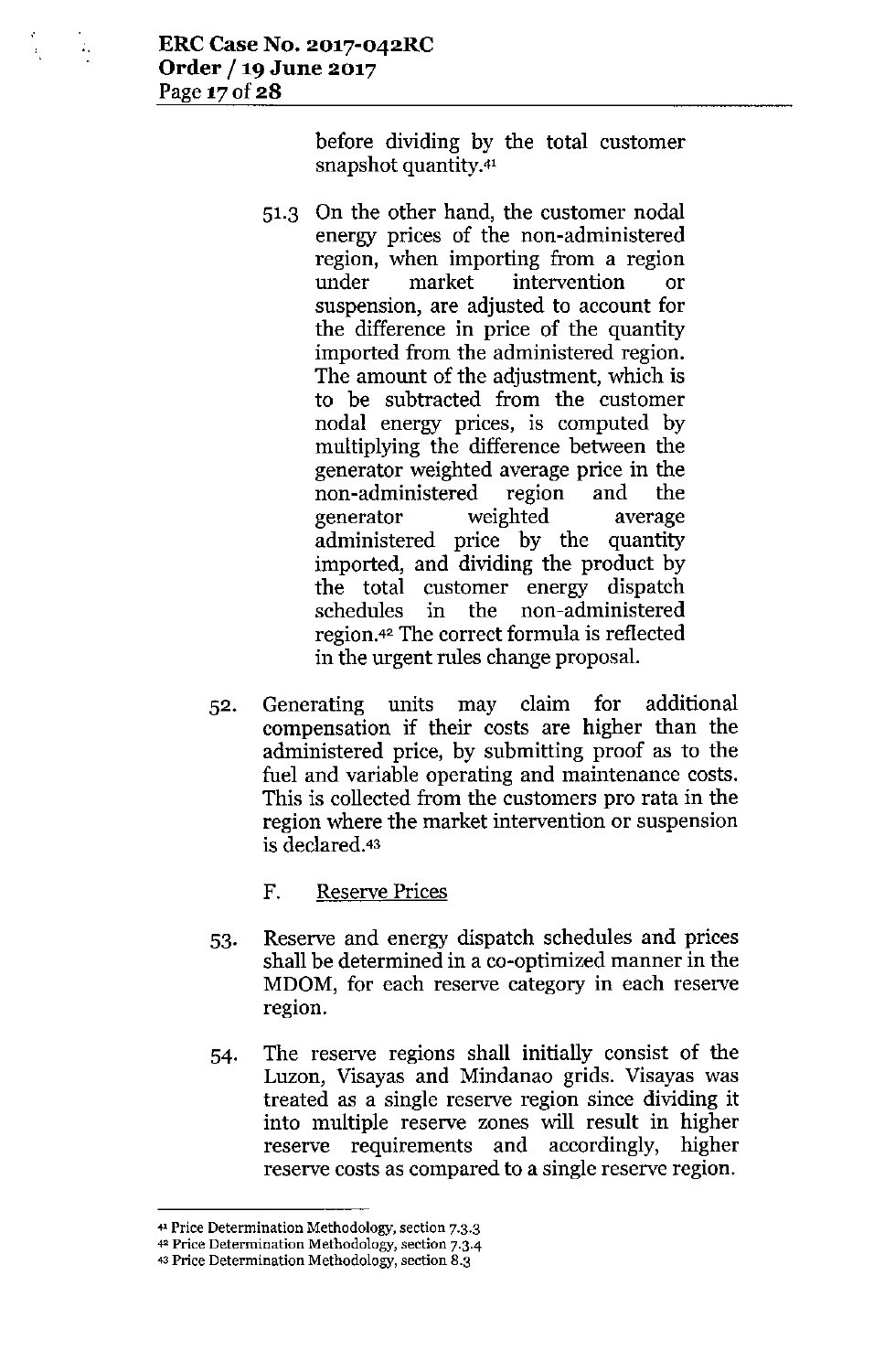55. While reserve categories have yet to be finalized pending further issuances of the Honorable Commission implementing the changes in the 2016 Philippine Grid Code<sup>44</sup>, the reserve categories for the purpose of determining the cost recovery are generic, i.e., regulating reserve (equivalent to secondary reserves)<sup>45</sup> and raise and lower<br>contingency reserve (primary<sup>46</sup> or tertiary contingency reserve (primary4<sup>6</sup> or tertiary reserves47). The introduction of lower reserve services in response to over-frequency situations is consistent with the Order dated 7 July 2008 in ERC Case No. 2007-004RC where the Commissioned stated that the same would improve robustness of operations.

### G. Treatment of Must-Run Units

- 56. Previously must-run units were compensated using the Generation Price Index (GPI). Under the proposal, must-run units shall be treated as pricetakers but shall be entitled to claim additional compensation on their variable costs.
- 57. Under the Dispatch Protocol Issue 11, there are three (3) criteria for designating must-run units:
	- a) system voltage requirements;
	- b) re-dispatch of generators affected by actual thermal limits of transmission lines; and
	- c) real-power balancing and frequency control, when available ancillary services have been exhausted;
- 58. The first ground is in the nature of an ancillary service and is classified as such under the Philippine

<sup>44</sup> ERC Resolution No. 22, series of 2016

<sup>45</sup> Defined under the 2016 Philippine Grid Code as "Synchronized generating capacity that is allocated to restore the system Frequency from the quasi-state value as established by the Primary Responses of Generating Units to the nominal Frequency of 60Hz."

<sup>46</sup> Defined under the 2016 Philippine Grid Code as "Synchronized generating capacity that is allocated to stabilize the system Frequency and to cover the loss or failure of a Synchronize Generating Unit or a transmission line or the power import from a single circuit interconnection". <sup>47</sup> Defined under the 2016 Philippine Grid Code as "The capacity which can be connected (automatically or manually) under Tertiary Control, in order to provide an adequate Secondary Reserve, This reserve must be used to contribute to the restoration of the Secondary Control range when required. xxx"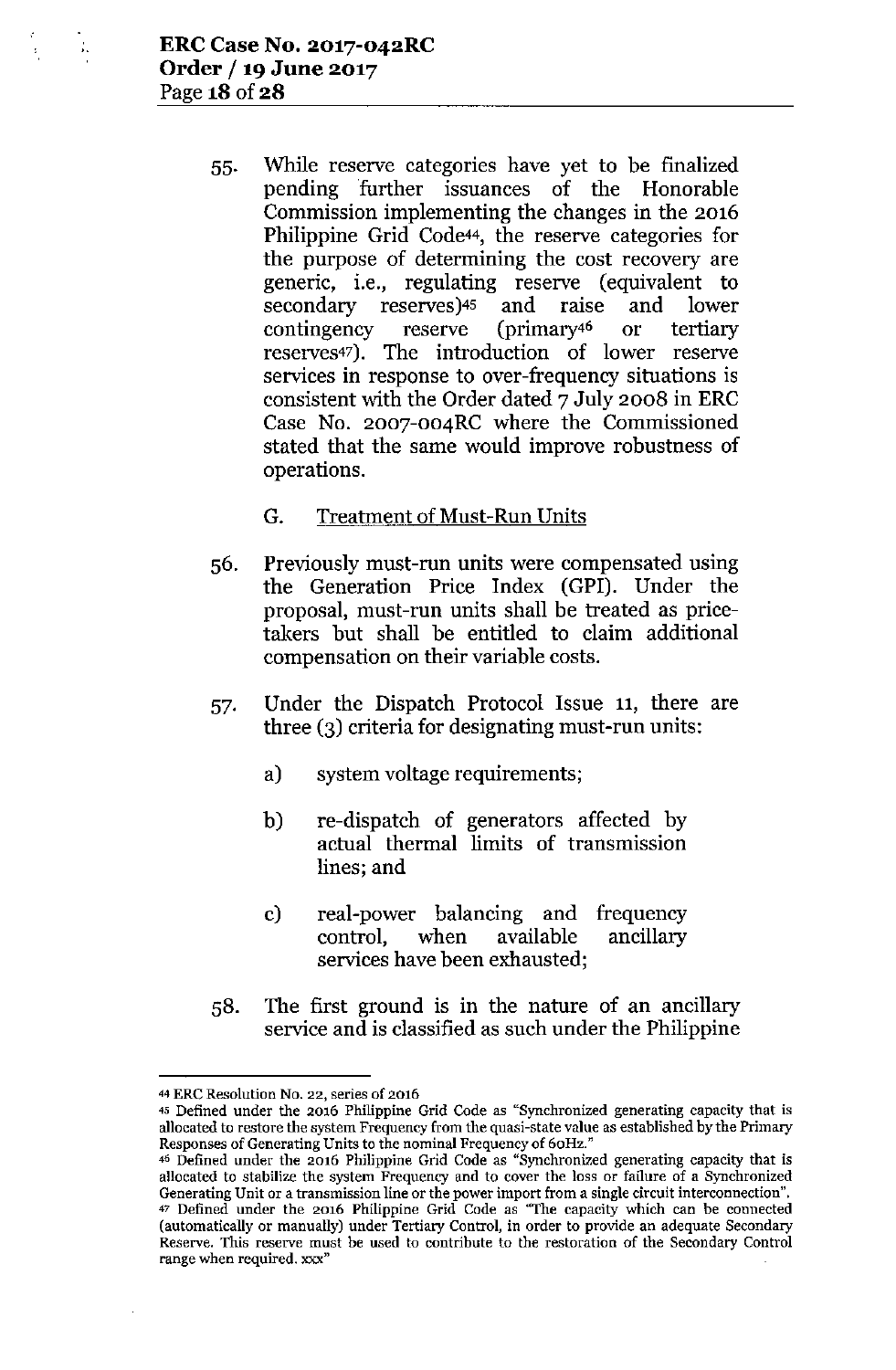Grid Code.<sup>48</sup> Hence, it should be compensated as an ancillary service by the system operator, and for its incidental energy from the WESM.

- 59. The second ground is for cases where the MDOM is unable to consider thermal limits in situations such as, but not limited to, constrained feeders that are not included in the market network model.
- 60. It is anticipated that the third ground, which warrants a re-dispatch of generators, shall be rarely needed since schedules are determined every five minutes. Also, the change in dispatch intervals from one hour to five minutes potentially reduces the amount of load-following ancillary services.
- 61. The must-run unit volume is computed as the difference between the metered quantity and the bilateral contract quantity.49 Must-run units are likewise entitled to claim additional compensation in the same manner as generating units claiming for additional compensation during market intervention or suspension.<sup>50</sup> This is collected from the customers pro rata in the region where the must-run unit is located.
- 62. In the urgent rules change amendment, the Rules Change Committee amended the price determination methodology such that constrain-on generators were likewise entitled to additional compensation, in the same manner as must-run units. Constrain-on generators are defined under the WESM Rules as "[i]n respect of a generating unit, the output of that generating unit is redispatched by the System Operator above its Real-Time Dispatch schedule in accordance with the WESM Merit Order Table." As with must-run units, constrain-on units are only re-dispatched when reserves are depleted.5'
	- H. Mitigating Measures
- While not within the Price Determination 63. Methodology itself, following mitigating the

<sup>4</sup>B Reactive Power Support

<sup>49</sup> Price Determination Methodology, section 8.3.5

<sup>50</sup> Price Determination Methodology, sections 8.3.1 and 8.3.2

<sup>51</sup> WESM Rules, 3.8.2.1(e)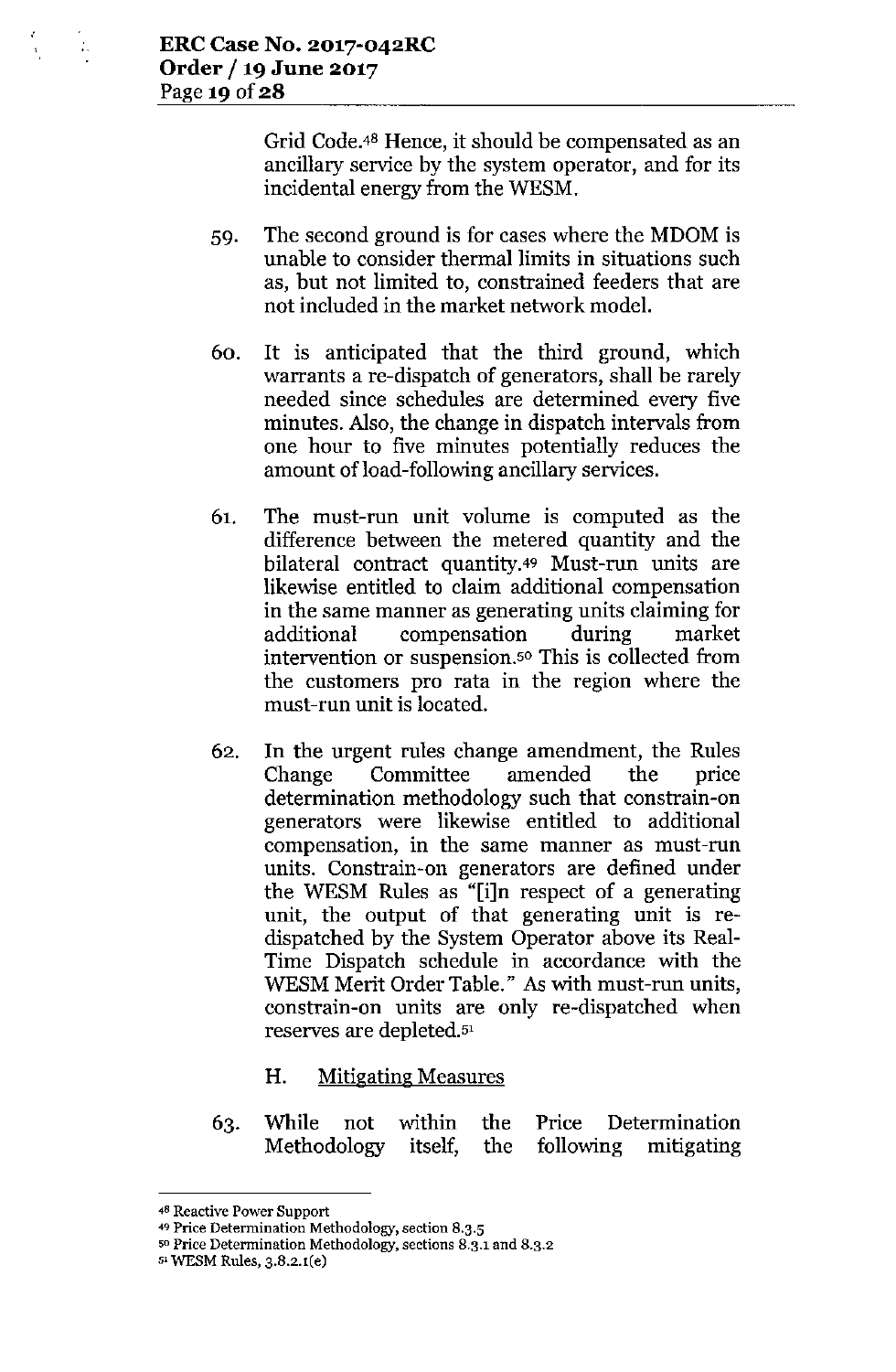measures set in other issuances will continue to apply, until otherwise revised or amended:

- 63.1 The offer price cap of PhP32,000.00 per MWh and floor of PhP -10,000.00 per MWh as set by Joint Resolution No. 3 Series of 2015; and
- 63.2 ERC Resolution No. 20, series of 2014 setting a price cap in the market of PhP6,245.00 per MWh, if the rolling Generator Weighted Average Prices (GWAP) reaches PhP9,000.00 per MWh over a period of seven (7) days.
- 64. Since both resolutions apply system wide, they shall likewise be applicable to Mindanao. ERC Resolution No. 20, series of 2014 shall be implemented by including Mindanao prices in computing the rolling Generator Weighted Average Prices (GWAP).

## *II. Settlement*

### A. Trading Amounts

65. In view of the shortening of the dispatch interval, ex post prices are no longer necessary to account for the imbalances at the end of the dispatch interval. The energy trading amount for each five-minute dispatch interval simply becomes price multiplied by the metered quantity. The formula net of bilateral contracts becomes as follows:

*Energy Trading Amount* =  $FEDP_B \times MQ - FEDP_S \times BCQ$ 

#### Where:

|    | $FEDP_B$ refers to the final energy dispatch price |  |  |
|----|----------------------------------------------------|--|--|
|    | of the generator or customer                       |  |  |
| MO | refers to the metered quantity                     |  |  |
|    | FEDPs refers to the reference final energy         |  |  |
|    | dispatch price for the bilateral contract          |  |  |
|    | quantity declared                                  |  |  |
|    | refers to the bilateral contract quantity          |  |  |

66. Payment and collection of Energy Trading Amounts will be performed on a system-wide basis. Hence,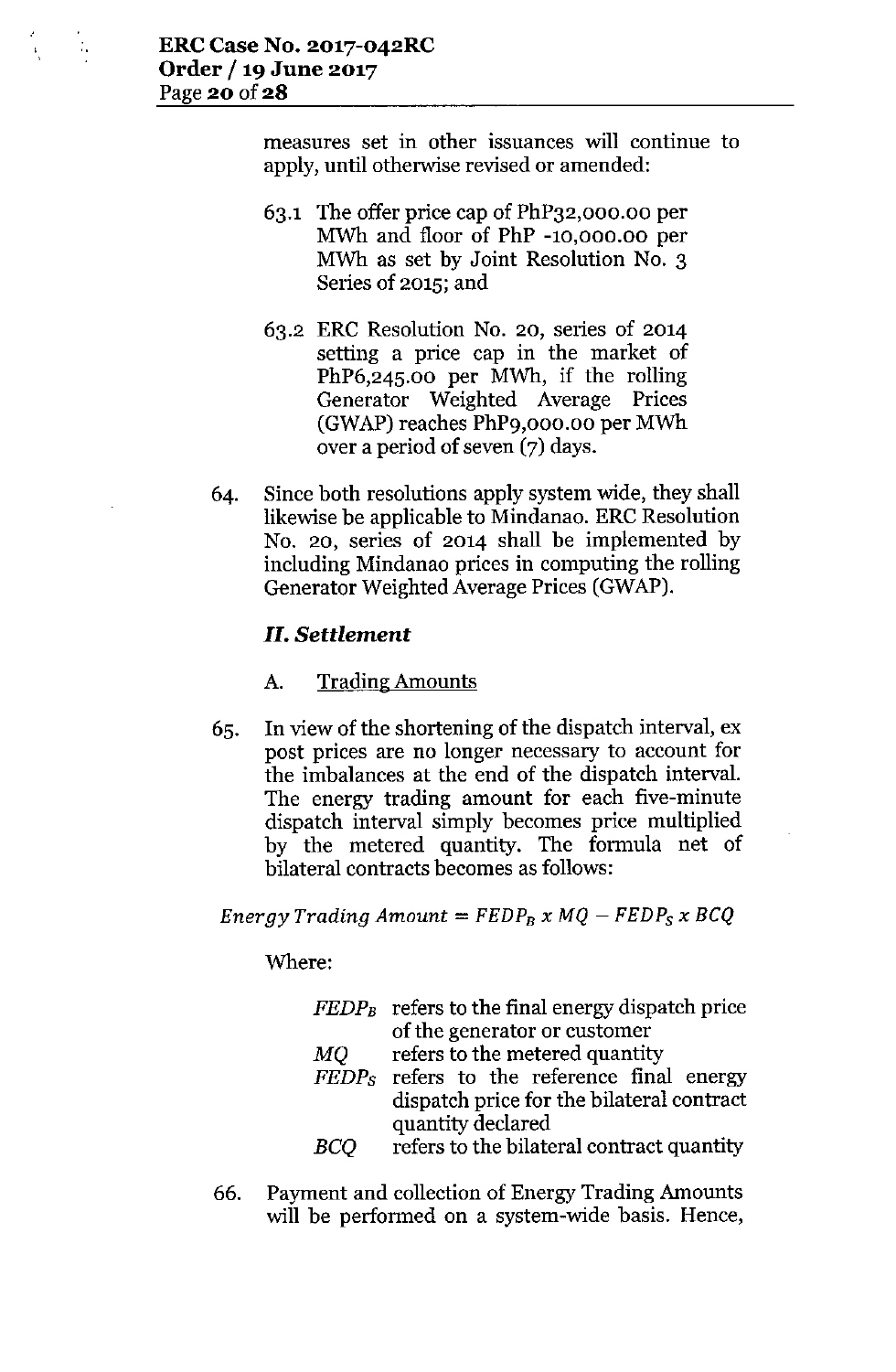payments of trading participants to the WESM will be spread system wide upon collection.

- 67. Currently, since Mindanao is not physically connected to the Visayas grid, and because the WESM is not yet operational, power supply agreements of distribution utilities are entered into only with generating units in Mindanao. It will be possible to enter into supply agreements however, with generating units who are not located in Mindanao, where essentially such generator will be purchasing from the Mindanao market on behalf of the customer, if such power supply agreement is approved by the Honorable Commission.
- 68. The reserve trading amount for a reserve provider, in a particular reserve category in a dispatch interval, is likewise computed as reserve price times the reserve quantity, less any reserve quantity covered by bilateral contracts divided by twelve, or the number of dispatch intervals in one hour:

$$
Reserve\ Trading\ Amount = \frac{1}{12}\ [RDP\ x\ (RDS - RBCQ)]
$$

Where:

| RDP  | refers to the reserve dispatch price     |
|------|------------------------------------------|
| RDS. | refers to the reserve dispatch schedule  |
| RBCO | refers to the reserve bilateral contract |
|      | quantity                                 |

- 69. The cost recovery methodology for reserves employs a causer pays approach:
	- 69.1 The reserve cost for regulating reserve in each reserve region, shall be pro-rated based on the metered quantities of all trading participants, as all trading participants contribute to the disruptions in frequency.
	- 69.2 The reserve cost for raise contingency reserves shall be allocated to generators using a runway approach. The cost of scheduling raise contingency reserves is allocated to generators, since these scheduled generating units were the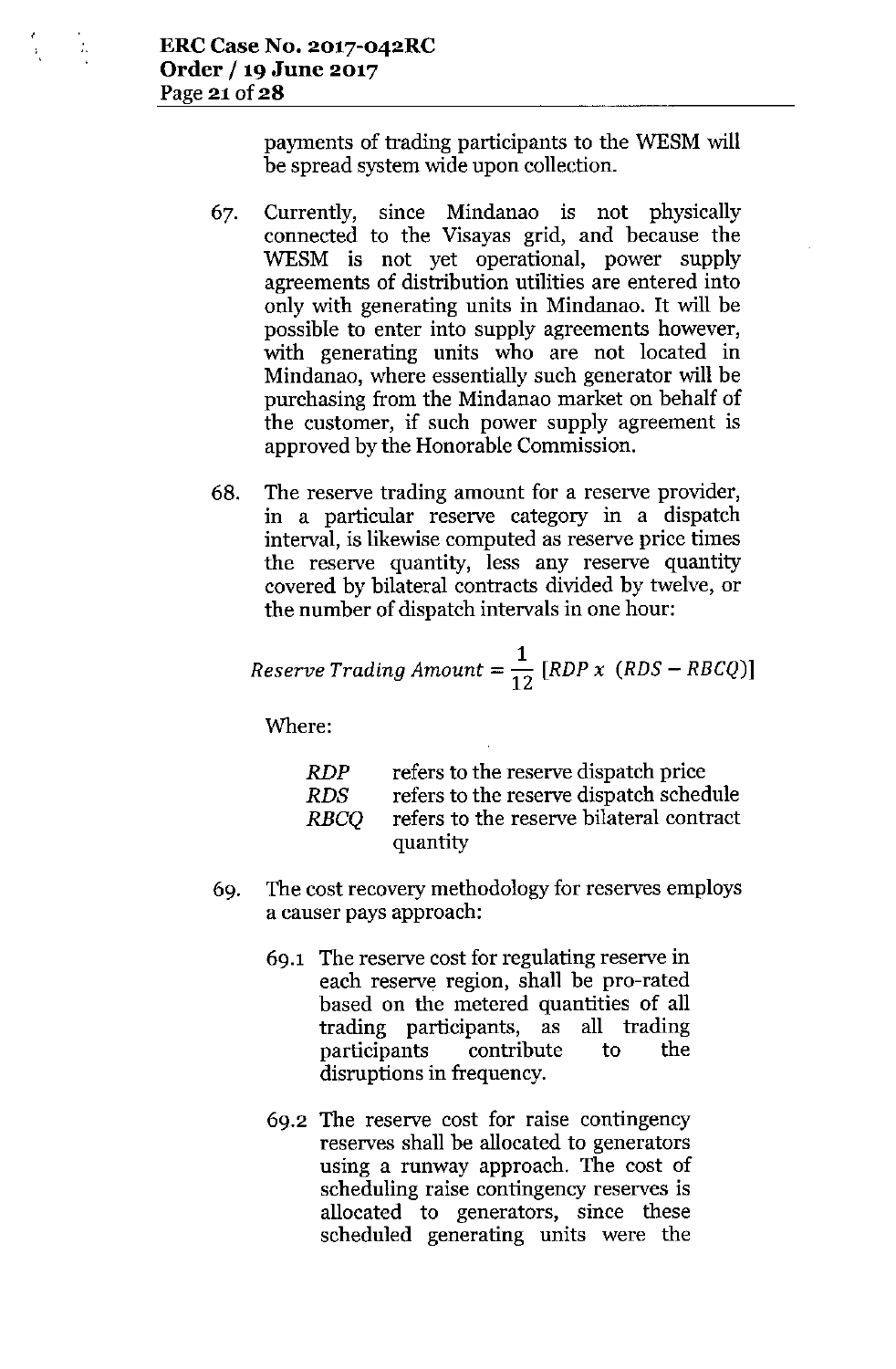$\mathcal{I}_\mathrm{c}$ 

reason for having these raise reserves due to their potential loss (or tripping) The runway approach also ensures that the reserve costs are equitably allocated, such that the cost is recovered from generating units that contribute more to the level of scheduled contingency reserves.

- 69.3 The reserve cost for lower contingency reserves shall be recovered from all loads based on metered quantities, since the costs for lower contingency services are based on the loss of large loads.
- 70. The cost recovery for reserves is the same, when there is price substitution or market intervention or suspension.
- 71. As mentioned previously, there is a pending case for approval of the settlement of must stop units and displaced generators who are defined to be generating units identified and instructed by the system operator in an out of merit dispatch to reduce the provision of energy specified in its real time dispatch instruction exclusively caused by excess generation due to non-compliance of generators to dispatch instructions.<sup>52</sup> The displaced generator is entitled to payment equivalent to the difference between the ex ante quantity and metered quantity of the displaced generator multiplied by the ex post price. This payment shall be collected from the must stop units in proportion to their imbalance.
- 72. With the shortened dispatch interval and the implementation of the reserve market, intra-hour excess and displaced generation will be significantly minimized since schedules are provided more frequently. Moreover, the mechanism can no longer be applied since the calculation relies on ex post prices for the determination of the imbalance. Hence, this mechanism is not carried over as a proposal in the price determination methodology.

**<sup>52</sup> ERe Case No. 2016-159 RC**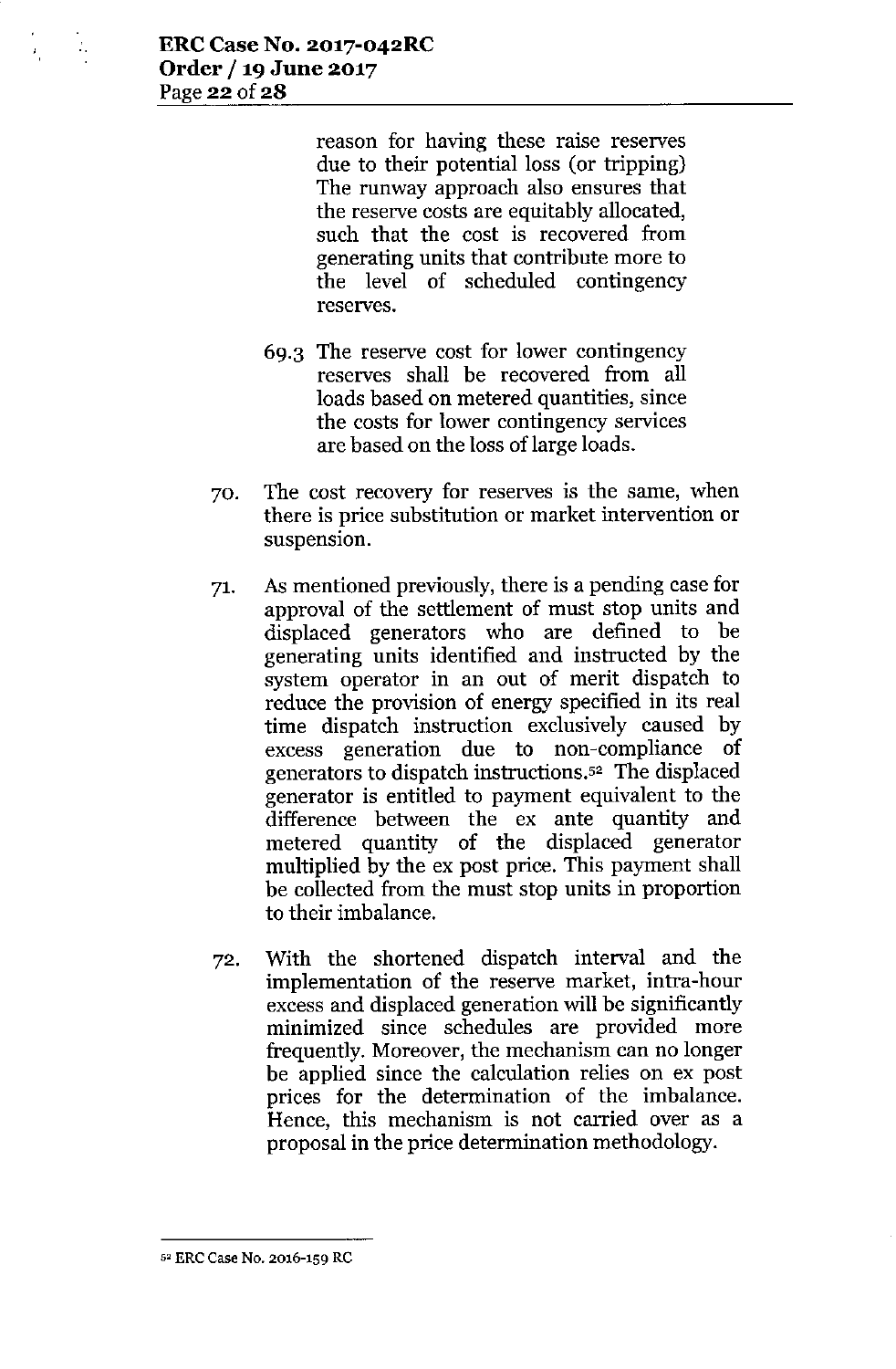Ŵ,

#### **B.** Net Settlement Surplus

- 73. Due to the nature of nodal pricing, a surplus or deficit may arise after all market transactions have been accounted for. Net settlement surplus ("NSS") is flowed back to the trading participants based on their contribution to the total line loss and congestion costs.
- 74. NSS is calculated as the difference between the total amount to be collected from the trading participants and the total amount to be paid by the trading participants for each dispatch interval.<sup>53</sup>
- 75. Consistent with ERC Resolution No. 6 series of 2009, NSS is allocated for every dispatch interval based on the ratio of the trading participant's loss and congestion charges ("LLCC") to the total LLCC of all trading participants in the said dispatch interval.<sup>54</sup> LLCC shall be computed as the taking into consideration each bilateral contract, as follows:

$$
LLCC = LLCP \times MQ - LLCP_S \times BCQ
$$

Where:

- *LLCC* refers to the line loss and congestion charges of a particular trading participant in a dispatch interval in relation to a particular bilateral contract
- MQ refers to the metered quantity of the trading participant
- *LLCP,* refers to the line loss and congestion price of the reference node for the bilateral contract
- *BCQ* refers to the bilateral contract quantity55
- 76. NSS is allocated system wide to all participants entitled to the same, whether situated in Luzon, Visayas or Mindanao, and is not allocated separately for Luzon, Visayas or Mindanao.

<sup>53</sup> **Price Determination Methodology, section 9.2.1**

**<sup>54</sup> Price Determination Methodology, section 9-4.2**

<sup>55</sup> **Price Determination Methodology, section** *9A.2(b)*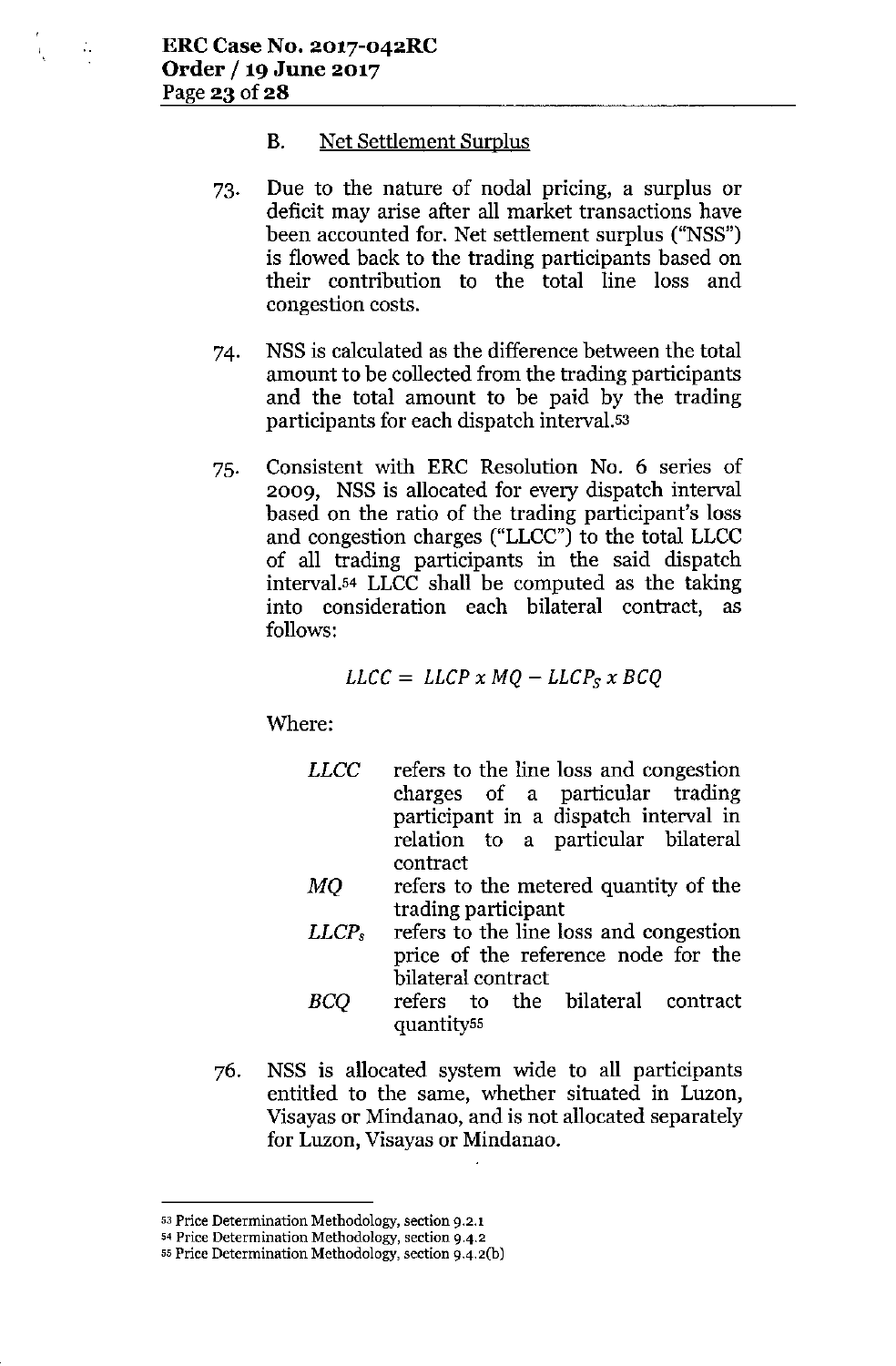### PRAYER

WHEREFORE, premises considered, PEMC respectfully prays that that the attached Price Determination Methodology be APPROVED, PROMULGATED and PUBLISHED in accordance with applicable law.

PEMC prays for such other reliefs just and equitable under the premises.

Finding the said Application sufficient in substance with the required fees having been paid, the same is hereby set for initial hearing for determination of compliance with the jurisdictional requirements, expository presentation, Pre-trial Conference, and presentation of evidence on the following dates:

| Date and Time      | Venue                       | <b>Hearing</b><br>Coverage |
|--------------------|-----------------------------|----------------------------|
| 31 July 2017       | ERC Hearing Room, 8th       | Jurisdictional and         |
| (Monday)           | <b>Floor Pacific Center</b> | Expository                 |
|                    | Building, San Miguel        | Presentation               |
| Ten o'clock in the | Avenue, Ortigas Center,     |                            |
| morning (10:00     | Pasig City                  |                            |
| A.M.               |                             |                            |
| 2 August 2017      | Visayas Field Office, St.   | <b>Expository</b>          |
| (Thursday)         | Mary's Drive, Banilad,      | Presentation               |
|                    | Cebu City                   |                            |
| Ten o'clock in the |                             |                            |
| morning (10:00     |                             |                            |
| A.M.)              |                             |                            |
| 4 August 2017      | ERC Mindanao Field          | <b>Expository</b>          |
| (Friday)           | Office, Mintrade Bldg.,     | Presentation               |
|                    | Monteverde Ave. cor         |                            |
| Ten o'clock in the | Sales St., 8000 Davao       |                            |
| morning (10:00     | Citv                        |                            |
| A.M.)              |                             |                            |

Accordingly, Applicant PEMC is hereby directed to:

1) Cause the publication of the attached Notice of Public Hearing in two (2) newspapers of nationwide circulation in the Philippines at their own expense, twice (2X) for two (2) successive weeks, the dates of publication not being less than seven (7) days apart and the date of the last publication to be made not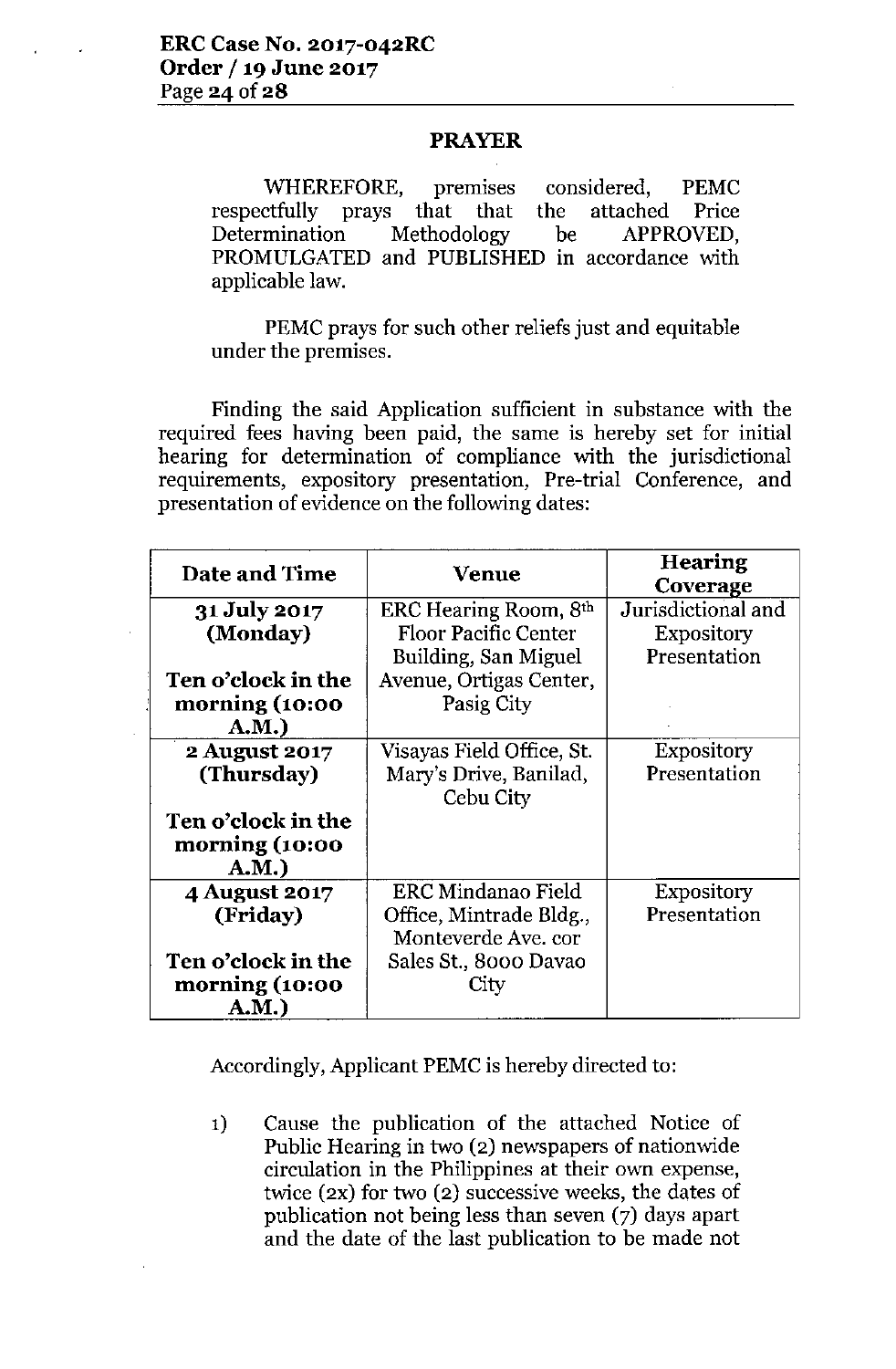$\mathbf{A}$ 

t.

later than ten (10) days before the date of the scheduled initial hearing;

- 2) Furnish with copies of this Order and the attached Notice of Public Hearing the Offices of the the City Mayor and the Local Government Unit (LGU) legislative body of Pasig City for the appropriate posting thereof on their respective bulletin boards;
- 3) Inform of the filing of the Application, its reasons therefor, and of the scheduled hearing thereon, the consumers within the affected area, by any other means available and appropriate;
- 4) Furnish with copies of this Order and the attached Notice of Public Hearing, the Office of the Solicitor General (OSG), the Commission on Audit (COA), and the Committees on Energy of both Houses of Congress. They are hereby requested, if they so desire to send their duly authorized representatives at the scheduled hearing; and
- 5) Furnish with copies of the Application and its attachments all those making requests therefor, subject to reimbursement of reasonable photocopying costs.

On the date of the initial hearing, Applicant PEMC must submit to the Commission its written compliance with the aforementioned jurisdictional requirements attaching therewith, methodically arranged and duly marked the following:

- 1) The evidence of publication of the attached Notice of Public Hearing consisting of affidavits of the Editors or Business Managers of the newspapers where the said Notice of Public Hearing was published, and the complete issues of the said newspapers;
- 2) The evidence of actual posting of this Order and the attached Notice of Public Hearing consisting of certifications issued to that effect, signed by the aforementioned Mayor and LGU legislative body or their duly authorized representatives, bearing the seals of their offices;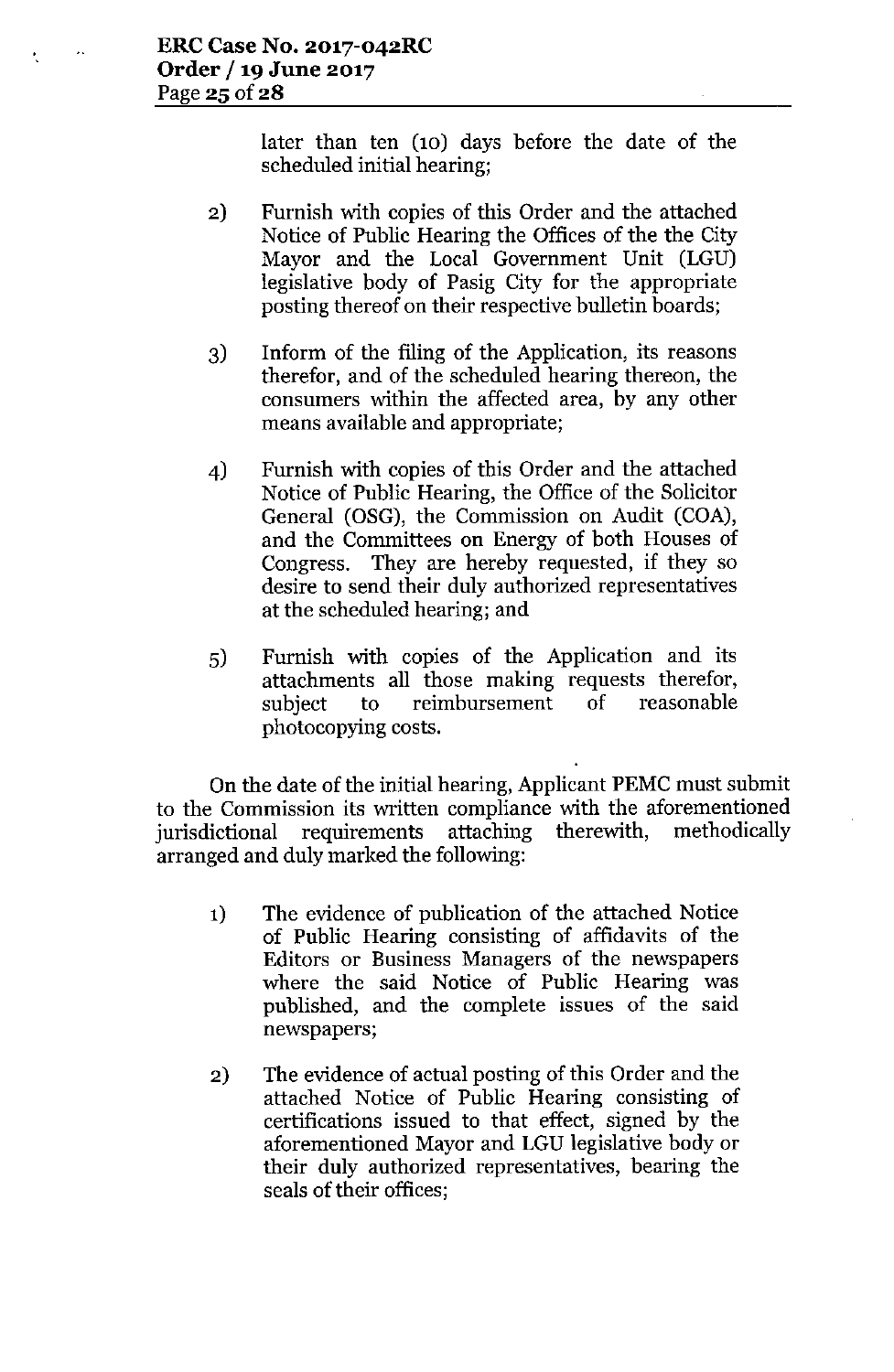- 3) The evidence of other means employed by Applicants to inform of the filing of the Joint Application, its reasons therefore, and of the scheduled hearing thereon, the consumers within the affected franchise area;
- 4) The evidence of receipt of copies of this Order and the attached Notice of Public Hearing by the Office of the Solicitor General (OSG), the Commission on Audit (COA), and the Committees on Energy of both Houses of Congress;
- 5) The evidence of receipt of copies of the Joint Application and its attachments by all those making requests therefor, if any; and
- 6) Such other proofs of compliance with the requirements of the Commission.

Applicant and all interested parties are directed to submit, at least five (5) days before the date of initial hearing and Pre- Trial Conference, their respective Pre-trial Briefs containing, among others:

- a. A summary of admitted facts and proposed stipulation of facts;
- b. The issues to be tried or resolved;
- c. The documents or exhibits to be presented, stating the purposes and proposed markings therefore; and
- d. The number and names of the witnesses, with their written testimonies in an individual affidavit form, to be attached to the Pre-trial Brief.

Failure of Applicant to submit the required Pre-trial Brief and judicial Affidavits of its witnesses within the prescribed period shall be a ground for cancellation of the scheduled hearing, and the resetting of which shall be six (6) months from said date of cancellation.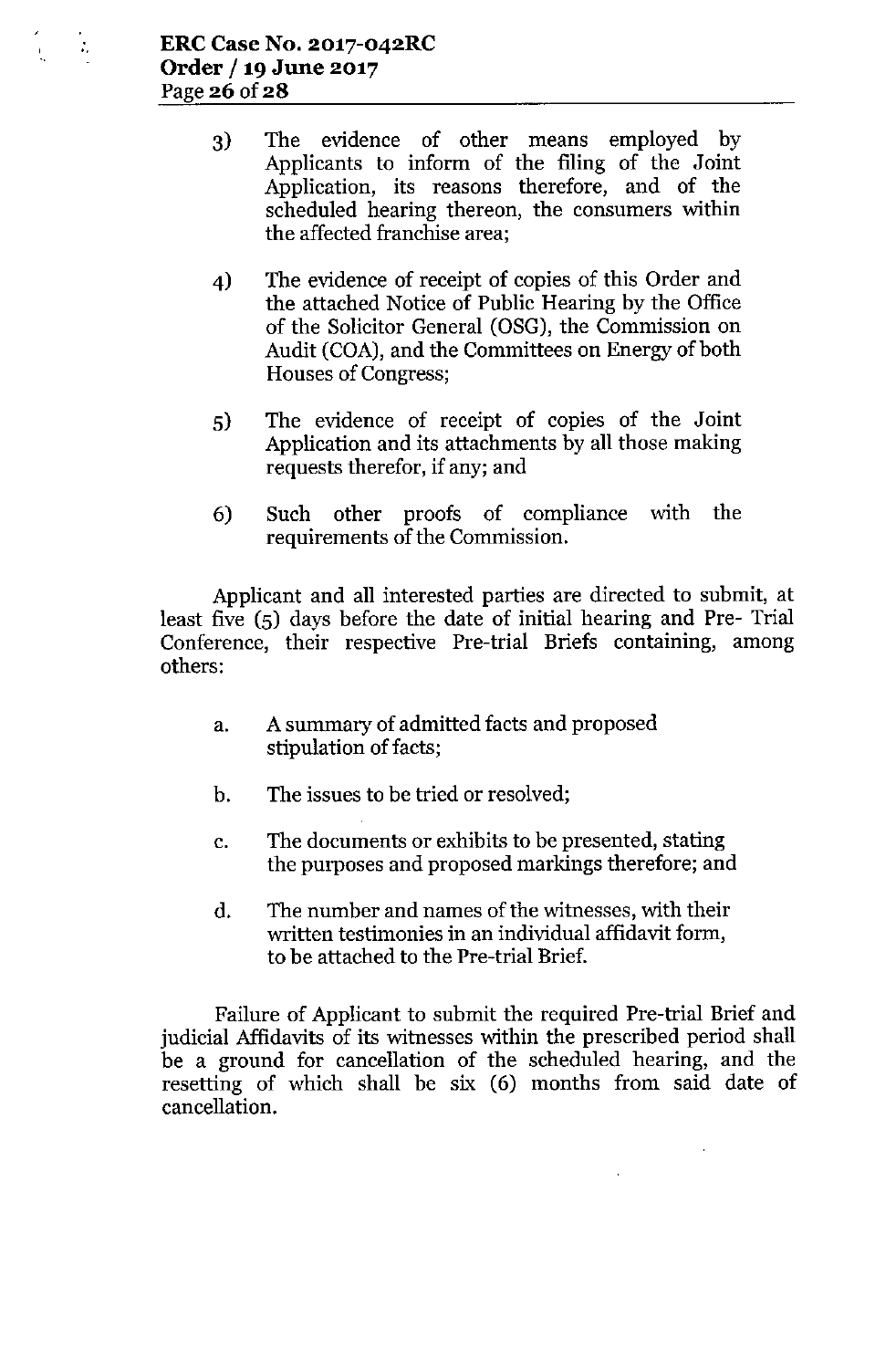*J.* **ERCCase No. 2017-042RC Order /19 June 2017** Page 27 of 28

Ł

Applicant must also be prepared to make an expository presentation of its Application, aided by whatever communication medium that it may deem appropriate for the purpose, in order to put in plain words and explain, for the benefit of the consumers and other concerned parties, what the Application is all about and the reasons and justifications being cited in support thereof.

#### SO ORDERED.

Pasig City, 19 June 2017.

FOR AND BY AUTHORITY OF THE COMMISSION:

**ALFREDO** *d*. NON *Officer-in-Charge, Energy Regulatory Commission*

M<br>KB/RFM/APV